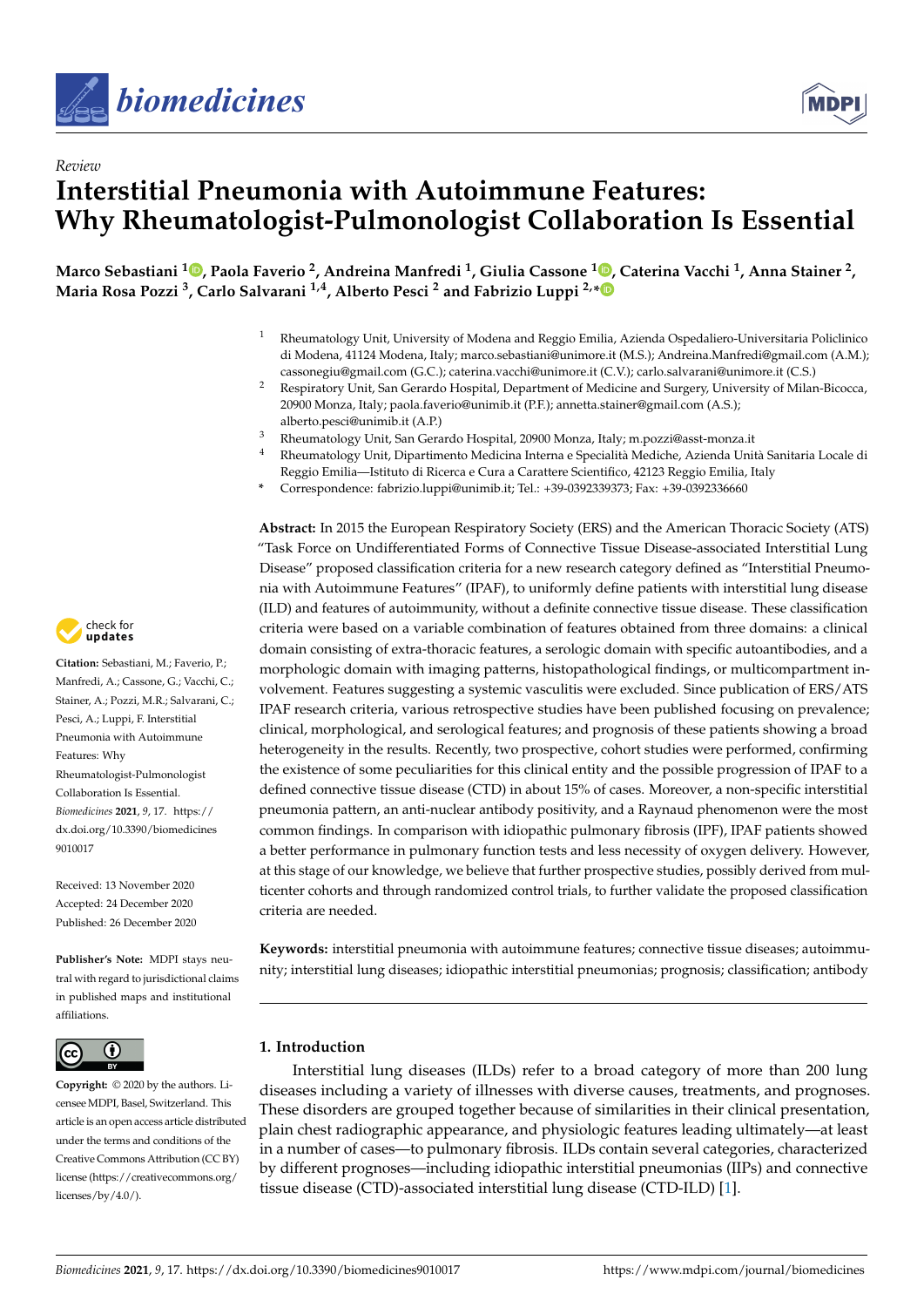The IIPs are a group of heterogeneous disorders characterized by diffuse parenchymal lung involvement with overlapping clinical and radiologic features [\[2\]](#page-10-1). They are generally categorized by histopathologic pattern, and the term chronic fibrosing interstitial pneumonia (IP) has recently been used to encompass the histopathologic patterns of usual interstitial pneumonia (UIP) and nonspecific interstitial pneumonia (NSIP) [\[1\]](#page-10-0).

CTDs are a group of diseases with heterogeneous systemic features and possible immune-mediated, multi-organ dysfunction. The respiratory tract can be targeted, with different frequencies, in virtually every CTD and with a multitude of manifestations. However, among pulmonary manifestations, ILD is considered the most frequent and serious pulmonary complication, resulting in significant morbidity and mortality [\[3\]](#page-10-2).

Distinguishing CTD-ILD from an IIP, specifically idiopathic pulmonary fibrosis (IPF), is of paramount importance because CTD-ILD has generally a more favorable prognosis and the available therapeutic options differ significantly [\[4\]](#page-10-3).

However, in clinical practice, it is common to come across patients with an "idiopathic" interstitial pneumonia (IIP) associated with features suggestive of, but not diagnostic for, a classical CTD [\[5](#page-10-4)[,6\]](#page-10-5).

On the basis of previous studies, in 2015 the European Respiratory Society (ERS) and the American Thoracic Society (ATS) "Task Force on Undifferentiated Forms of Connective Tissue Disease-associated Interstitial Lung Disease" proposed classification criteria for a new research category defined as "Interstitial Pneumonia with Autoimmune Features" (IPAF). The classification of IPAF can therefore be considered an overlap between an idiopathic interstitial pneumonia and CTD-ILDs [\[7\]](#page-10-6).

The aims of this review were to describe the evidence available regarding IPAF, including advantages and limitations of the current criteria, the implications for management, the future directions of this clinical entity, and the importance of a close collaboration between pulmonologists and rheumatologists.

#### **2. Criteria for Interstitial Pneumonia with Autoimmune Features: The European Respiratory Society/American Thoracic Society Research Statement**

As discussed above, there is agreement that some patients with an idiopathic ILD may have some features that suggest the presence of a systemic autoimmune process but do not meet classification criteria for a defined CTD [\[8](#page-10-7)[–10\]](#page-10-8). Therefore, it is common to have discordance among specialists about how to diagnose such patients. A correct identification of patients with CTD-ILD can be challenging if the lung is the predominant or the primary organ involved and clinical evidence of a systemic autoimmune disease is subtle or absent [\[9\]](#page-10-9).

Moreover, different IIPs may have different prognoses and the available therapeutic options may significantly differ [\[11](#page-10-10)[–13\]](#page-10-11).

In contrast to the adverse effects observed in patients with IPF [\[14\]](#page-10-12), CTD-ILD could benefit from immunosuppressive treatment, including steroids [\[15,](#page-10-13)[16\]](#page-10-14). On the other hand, patients with IPF benefit from antifibrotic agents [\[17,](#page-10-15)[18\]](#page-10-16), currently under investigation in CTD-ILD patients [\[19,](#page-10-17)[20\]](#page-10-18). The lack of consensus over nomenclature and classification criteria limits the ability to perform prospective studies in patients with this particular subset of interstitial pneumonia.

Between 2010 and 2012, different studies proposed different, but partially overlapping, criteria and terms to describe these patients, including "undifferentiated CTD-associated ILD" (UCTD-ILD) [\[21,](#page-11-0)[22\]](#page-11-1), "lung-dominant CTD" [\[23\]](#page-11-2) or "autoimmune-featured ILD" [\[24\]](#page-11-3). However, each term was capturing different patients and, therefore, none has been universally accepted.

The main limitation of these criteria was their poor applicability and heterogeneity. Studies using one set of criteria were not likely to be applicable to cohorts from different centers using other sets of criteria.

In an effort to systematically compare these four proposed criteria, Assayag and colleagues applied them to a cohort of 119 patients with ILD, showing that only 18% met all four definitions [\[25\]](#page-11-4). This study definitely showed that a uniform definition and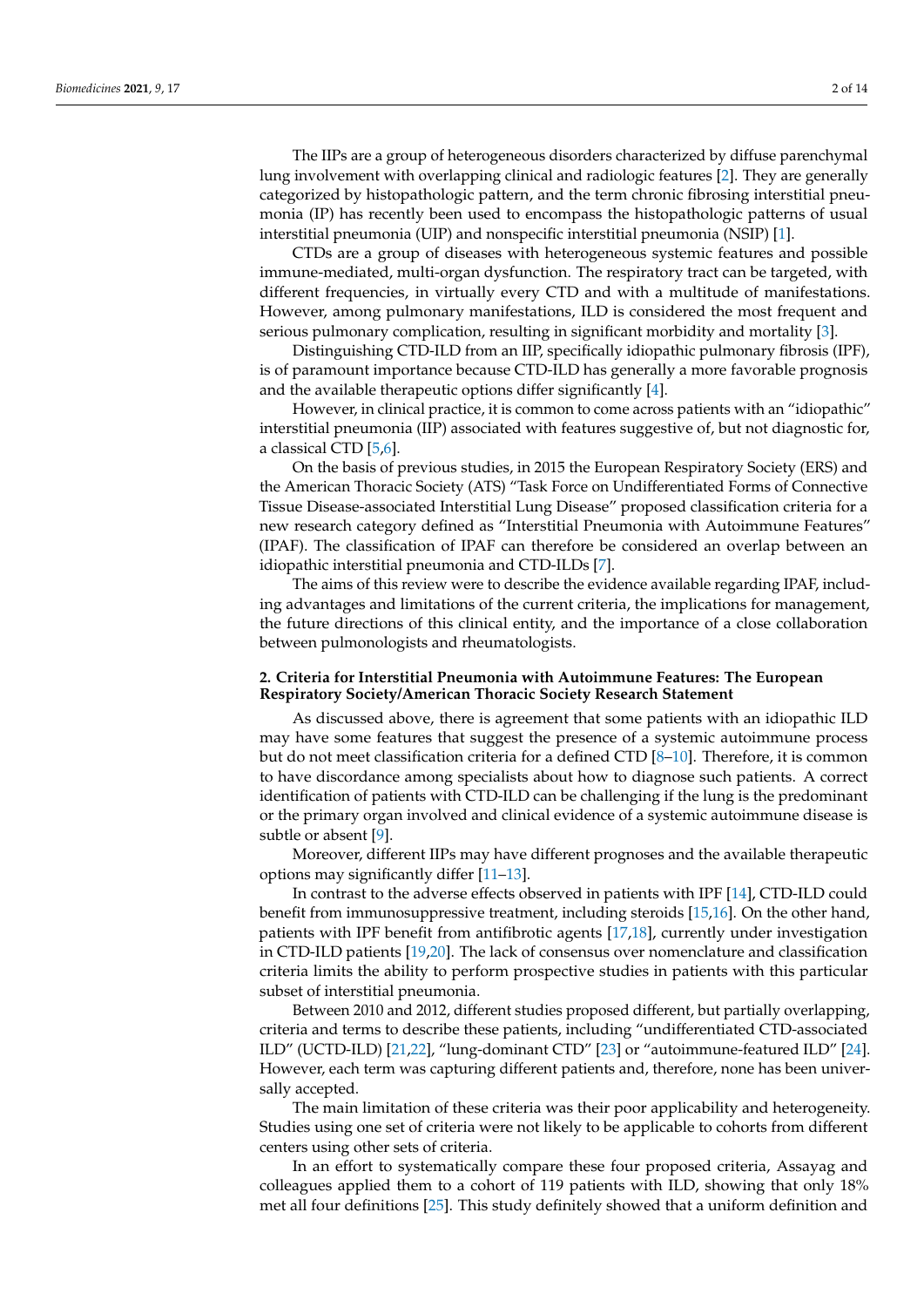nomenclature were needed to study these patients apparently affected by IIP but showing an "autoimmune flavor".

The term "interstitial pneumonia with autoimmune features" (IPAF) was proposed in 2015 by the ERS/ATS "Task Force on Undifferentiated Forms of Connective Tissue Diseaseassociated Interstitial Lung Disease" to describe individuals with interstitial pneumonia and features suggestive of an underlying systemic autoimmune condition who do not meet current criteria for a specific CTD [\[7\]](#page-10-6).

The purpose of the statement was to standardize nomenclature and classification of such patients and to create a more uniform population in order to provide a platform for future research investigations and to elucidate prognostic and therapeutic dilemmas. The statement was not intended to provide criteria for the clinical management of these patients.

Several a priori requirements must be fulfilled for the classification of IPAF: Individuals must have evidence of interstitial pneumonia by high-resolution computed tomography (HRCT) imaging and/or by surgical lung biopsy; known causes for interstitial pneumonia must have been excluded after a thorough clinical evaluation; and patients must not meet criteria for a characterizable CTD. Then, the classification criteria combine features from three primary domains: (1) a clinical domain consisting of specific extra-thoracic signs or symptoms; (2) a serologic domain with specific circulating autoantibodies; (3) a morphologic domain with imaging and/or histopathological patterns and multicompartment involvement.

To be classified as having IPAF, patients must meet all of the a priori requirements and have at least one feature from at least two of the three domains (Table [1\)](#page-3-0).

The included features were chosen for their higher specificity for CTDs. The term "connective tissue disease" was specifically avoided due to concerns that such labeling may give a false impression that these individuals have a defined CTD. In contrast, specific features suggesting vasculitis were deliberately excluded.

The Task Force included an international, multidisciplinary panel of CTD-ILD experts, including 13 pulmonologists, four rheumatologists, one thoracic radiologist, and one pulmonary pathologist. The proposed criteria reflected the panel's expert opinion and Authors recognized that they should be tested and validated in future prospective studies, as a high-quality patient cohort for validation does not exist at the moment.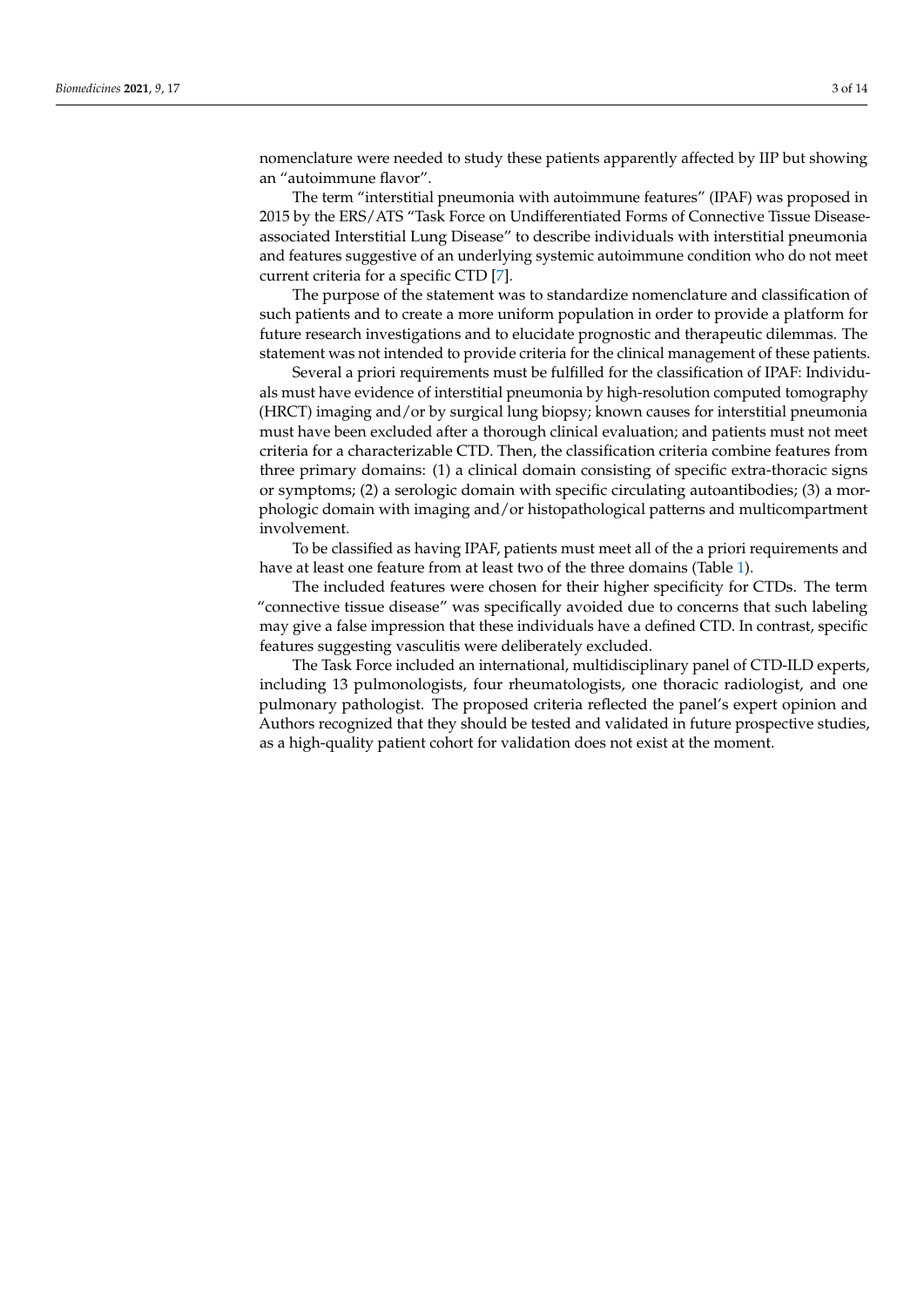<span id="page-3-0"></span>

| A priori requirements:                                                                                                                                                                                                                                       |                                                                                                                                                                                                     |                                                                                                                                                                                                                                                                                                                                                                                                                                                          |  |  |  |
|--------------------------------------------------------------------------------------------------------------------------------------------------------------------------------------------------------------------------------------------------------------|-----------------------------------------------------------------------------------------------------------------------------------------------------------------------------------------------------|----------------------------------------------------------------------------------------------------------------------------------------------------------------------------------------------------------------------------------------------------------------------------------------------------------------------------------------------------------------------------------------------------------------------------------------------------------|--|--|--|
| Presence of an interstitial pneumonia by HRCT or<br>SLB and<br>Exclusion of alternative aetiologies and<br>Does not meet criteria for a defined CTD and<br>At least one feature from at least two of the following<br>domains:                               |                                                                                                                                                                                                     |                                                                                                                                                                                                                                                                                                                                                                                                                                                          |  |  |  |
| A. Clinical domain                                                                                                                                                                                                                                           | <b>B.</b> Serologic domain                                                                                                                                                                          | C. Morphologic domain                                                                                                                                                                                                                                                                                                                                                                                                                                    |  |  |  |
| Distal digital fissuring (i.e., "mechanic hands")                                                                                                                                                                                                            | ANA $\geq$ 1:320 titer, diffuse, speckled,<br>homogeneous patterns or                                                                                                                               | Suggestive radiology patterns by HRCT:                                                                                                                                                                                                                                                                                                                                                                                                                   |  |  |  |
| Distal digital tip ulceration<br>Inflammatory arthritis or polyarticular morning joint<br>stiffness $\geq 60$ min<br>Palmar telangiectasia<br>Raynaud phenomenon<br>Unexplained digital oedema<br>Unexplained fixed rash on the digital extensor<br>surfaces | a. ANA nucleolar pattern (any titer) or<br>b. ANA centromere pattern (any titer)<br>Rheumatoid factor $\geq$ 2x upper limit of normal<br>Anti-CCP<br>Anti-dsDNA<br>Anti-Ro (SS-A)<br>Anti-La (SS-B) | <b>NSIP</b><br><b>OP</b><br>NSIP-OP overlap<br>LIP<br>Histopathology patterns or features by surgical lung biopsy:<br><b>NSIP</b><br>OP                                                                                                                                                                                                                                                                                                                  |  |  |  |
| (Gottron sign)                                                                                                                                                                                                                                               | Anti-ribonucleoprotein<br>Anti-Smith<br>Anti-topoisomerase (Scl-70)<br>Anti-tRNA synthetase (e.g., Jo-1, PL-7, PL-12;<br>others are: EJ, OJ, KS, Zo, tRS)<br>Anti-PM-Scl<br>Anti-MDA-5              | NSIP-OP overlap<br>LIP<br>Interstitial lymphoid aggregates with germinal centres<br>Diffuse lymphoplasmacytic infiltration<br>Multicompartment involvement (in addition to interstitial<br>pneumonia):<br>Unexplained pleural effusion or thickening<br>Unexplained pericardial effusion or thickening<br>Unexplained intrinsic airways disease (includes airflow<br>obstruction, bronchiolitis or bronchiectasis)<br>Unexplained pulmonary vasculopathy |  |  |  |

**Table 1.** Classification criteria for interstitial pneumonia with autoimmune features.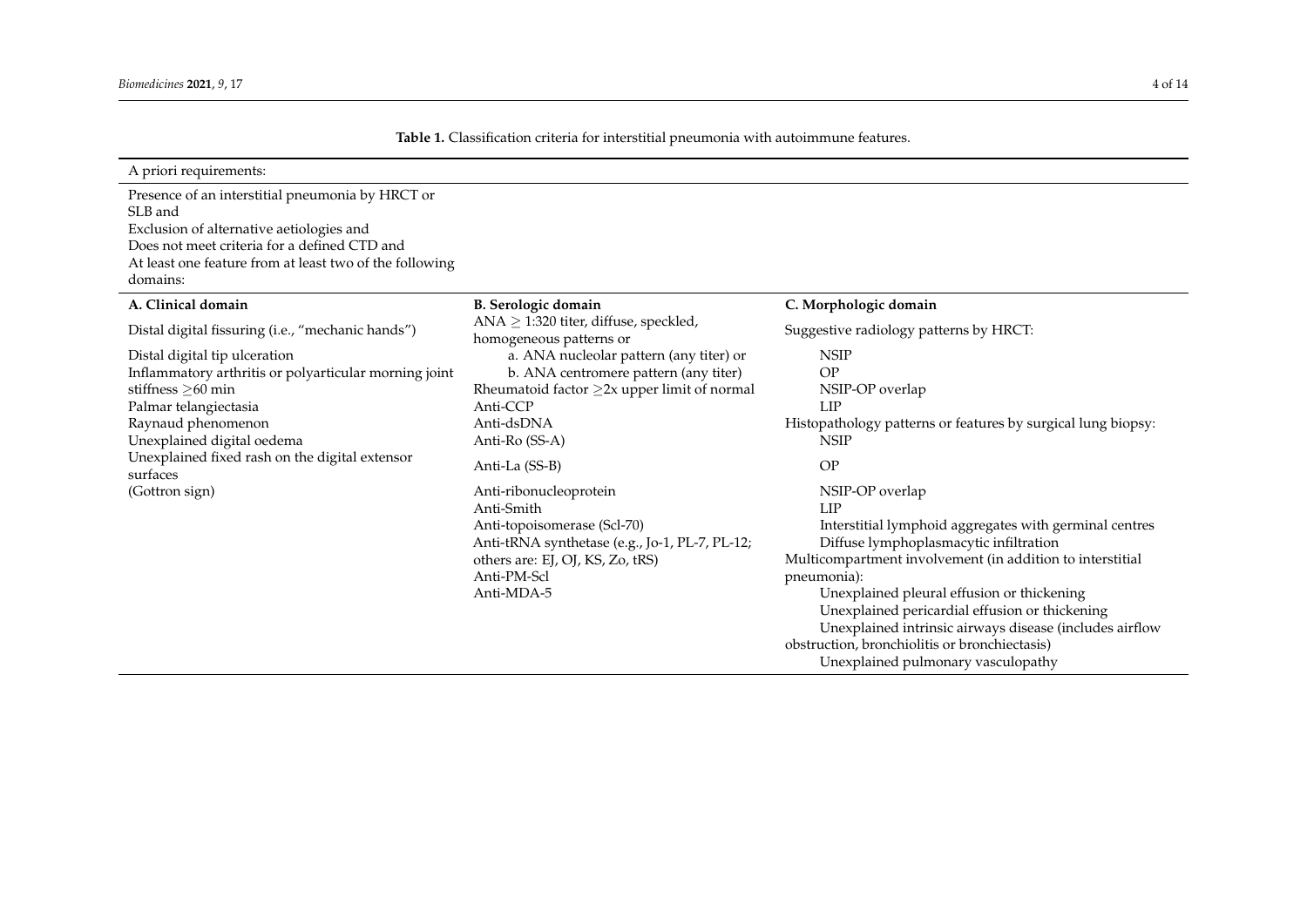# **3. Retrospective Studies Applying ERS/ATS Research Criteria**

Since publication of ERS/ATS IPAF research criteria, various retrospective studies have been published focusing on prevalence; clinical, morphological, and serological features; and prognosis of these patients showing conflicting results. (Table [2\)](#page-5-0) [\[26\]](#page-11-5).

Prevalence of IPAF among undifferentiated CTD or IIP patients range from 7.3% to 91% [\[27\]](#page-11-6) and it is probably due to the heterogeneity of the populations screened.

A female predominance is frequently described [\[28\]](#page-11-7), while smoking habit is variably reported [\[26,](#page-11-5)[28](#page-11-7)[–32\]](#page-11-8).

Regarding the domains indicated by the ERS/ATS IPAF research statement, in the clinical domain, Raynaud phenomenon and arthritis or morning joint stiffness were the most represented features, while digital ulceration, telangiectasias, and Gottron sign are described at a smaller extent, probably due to the high specificity of these items for systemic sclerosis (SSc) and inflammatory idiopathic myopathies [\[31–](#page-11-9)[34\]](#page-11-10). In contrast, sicca syndrome and serositis, which are not included in IPAF criteria, were described in a significant percentage of IPAF patients [\[31–](#page-11-9)[33\]](#page-11-11).

Anti-nuclear antibody (ANA) without any specific pattern or rheumatoid factor (RF) are the main immunological markers when serological domain is fulfilled, while the majority of other auto-antibodies, highly specific for definite CTDs, are very rare or totally absent.

In the morphological domain, radiologic patterns considerably varied among case series, particularly regarding the UIP pattern, which is differently represented according to the study considered, with some showing a relatively high prevalence of the UIP pattern, such as in the Oldham's study, in which it is estimated in about 45% of the cohort [\[29\]](#page-11-12). This is a major difference with CTD-ILD, whose pathological or radiological findings are historically dominated by NSIP and NSIP-organizing pneumonia (OP) overlap [\[35\]](#page-11-13).

However, the UIP pattern was not included as a specific morphologic feature in the IPAF statement since, in a patient with interstitial pneumonia, the presence of UIP pattern alone does not increase the likelihood of having CTD, with the primary aim to reduce the inclusion of patients with IPF. In this regard, some Authors suggested to exclude patients with UIP pattern from IPAF classification [\[35\]](#page-11-13). However, this is in contrast with the high prevalence of UIP pattern in some rheumatic diseases, such as rheumatoid arthritis or Sjogren's syndrome, and the ERS/ATS IPAF research statement does not exclude categorization as IPAF in patients with UIP [\[7\]](#page-10-6).

Nevertheless, retrospective studies applying ERS/ATS research criteria showed a broad heterogeneity within the IPAF phenotype, with substantial prognostic implications.

These studies also pointed to a need for revisions to the IPAF criteria, particularly with respect to the morphologic domain.

Data regarding prognosis are also rather heterogeneous [\[26\]](#page-11-5). A systematic review by Kamiya and Panlaqui, exploring prognostic factors in IPAF, highlighted the inconsistency of IPAF prognosis in comparison to IPF or CTD-ILD. Although prognosis seems to be related to the prevalence of UIP pattern, with similar results between patients with IPAF or IPF with a UIP pattern [\[36\]](#page-11-14), the multivariate analysis showed that only age is a prognostic factor for all-cause mortality in IPAF patients [\[36\]](#page-11-14).

In regard to functional ventilatory progression, Kim et al. observed a slower decline of diffusion capacity for carbon monoxide (DLCO) and total lung capacity (TLC) in IPAF group compared to non-IPAF-IIP group, but no differences were observed in terms of forced vital capacity (FVC) decline rate [\[37\]](#page-11-15).

Acute exacerbation of ILD (AE-ILD) is considered a life-threatening complication of IPF [\[38\]](#page-11-16). In a retrospective study by Lim and colleagues, AEs in IPAF were significantly less frequent than in IPF and CTD-ILD, being respectively observed in 25.9%, 32.9%, and 35.4% of subjects with a statistically significant difference between groups [\[32\]](#page-11-8). Consistently, Yoshimura and colleagues reported that IPAF was an independent protective factor for AE-ILD [\[30\]](#page-11-17).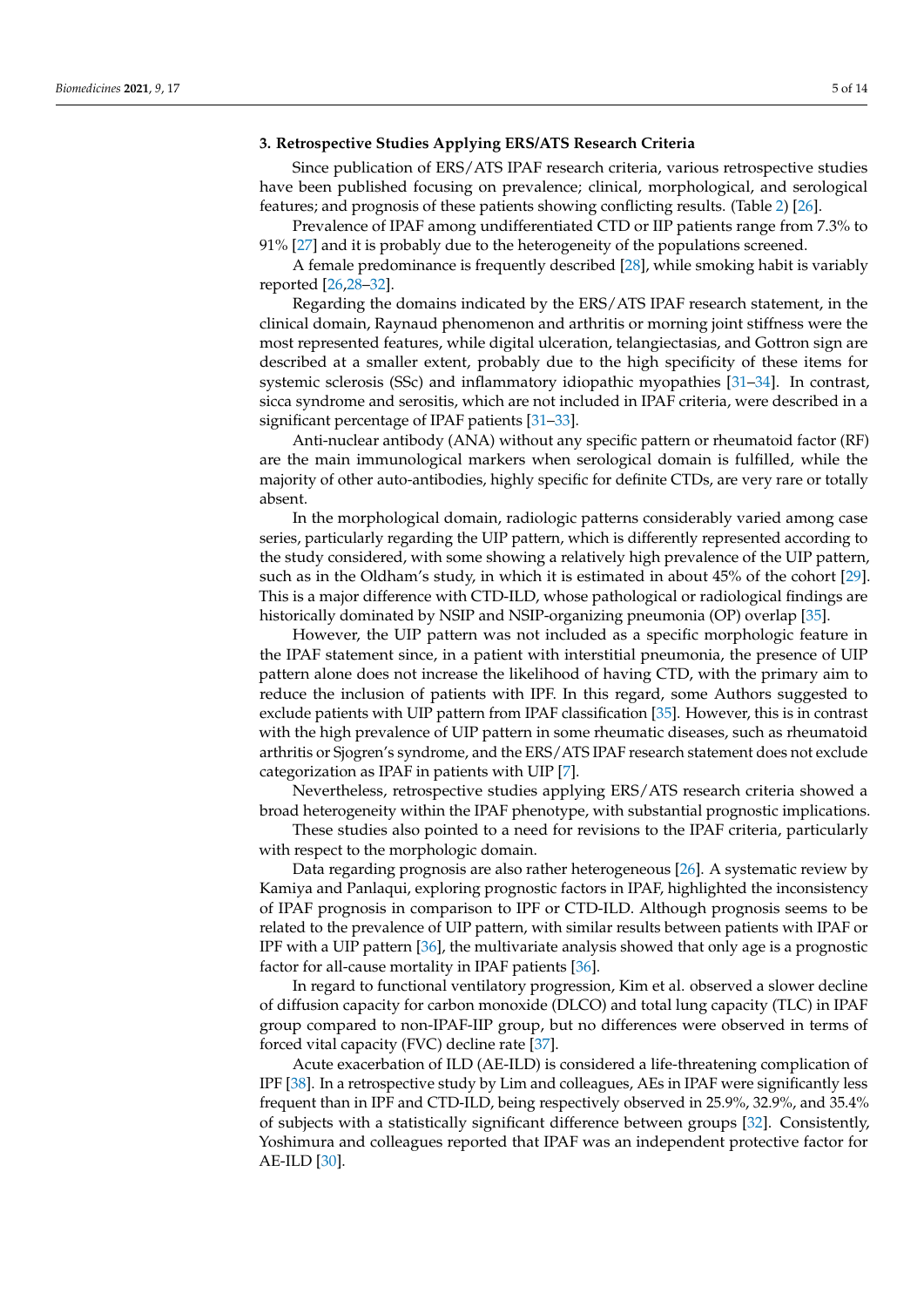|                                    | Oldham<br>et al. [29],<br>2016 | Chartrand<br>et al. [28],<br>2016 | Ahmad<br>et al. [31],<br>2017 | Ito et al.<br>$[40]$ , 2017 | Dai et al.<br>$[41]$ , 2018 | Yoshimura<br>et al. [30],<br>2018                                     | Kelly &<br>Moua [35],<br>2018 | Lim et al.<br>$[32]$ , 2019 | <b>Alevizos</b><br>et al. [39],<br>2019 | Kim et al.<br>$[37]$ , 2020 | Sambataro<br>et al. [34], 2019 | Sebastiani<br>et al. [33],<br>2020 |
|------------------------------------|--------------------------------|-----------------------------------|-------------------------------|-----------------------------|-----------------------------|-----------------------------------------------------------------------|-------------------------------|-----------------------------|-----------------------------------------|-----------------------------|--------------------------------|------------------------------------|
| Patients                           | 144                            | 56                                | 57                            | 98                          | 177                         | 32                                                                    | 101                           | 54                          | 50                                      | 109                         | 45                             | 52                                 |
| Study design                       | Retrospective                  |                                   |                               |                             |                             | retrospective retrospective retrospective retrospective Retrospective |                               | retrospective Retrospective | retrospective                           | retrospective               | prospective                    | prospective                        |
| Age, y (mean $\pm$ SD)             | $63.2 \pm 11$                  | $54.6 \pm 10.3$                   | $64.4 \pm 14$                 | $67.5 \pm 9$                | $67.6 \pm 8.6$              | $63.4 \pm 12.6$                                                       | $56.9 \pm 14.2$               | $67.9 \pm 10.5$             | 56 (47–44) $^{\rm d}$                   | $60.6 \pm 11.6$             | 66 (59.5–71) <sup>d</sup>      | 68 (54–82) $^{\rm d}$              |
| Female                             | 52.1                           | 71.4                              | 49.1                          | 58.2                        | 55.9                        | 40.6                                                                  | 39                            | 64.8                        | 60                                      | 56                          | 62.2                           | 55.8                               |
| Ever smoker                        | 54.9                           | 32.1                              | 34                            | 38.8                        | 19.2                        | 56.2                                                                  | 31                            | 27.8                        | 50                                      | 63.3                        | 51.1                           | 63.5                               |
| Clinical                           | 49.3                           | 62.5                              | 47.3                          | NR                          | 20.3                        | 53.1                                                                  | NR                            | 31.5                        | 38                                      | 25.7                        | 62.2                           | 84.6                               |
| Serologic                          | 91.7                           | 91.1                              | 93                            | 100 <sup>a</sup>            | 92.1                        | 71.9                                                                  | NR                            | 90.7                        | 98                                      | 100                         | 48.9                           | 94.2                               |
| Morphologic                        | 85.4                           | 98.2                              | 78.9                          | 100 <sup>b</sup>            | 95.5                        | 96.9                                                                  | NR                            | 81.5                        | 92                                      | 72.5                        | 100                            | 55.8                               |
| Clinical and serologic             | 14.6                           | $\overline{2}$                    | NR                            | NR                          | NR                          | 3.1                                                                   | $\overline{4}$                | NR                          | NR                                      | 25.7                        | NR                             | NR                                 |
| Clinical and<br>morphologic        | 8.3                            | 9                                 | NR                            | NR                          | NR                          | 28.1                                                                  | 14                            | NR                          | <b>NR</b>                               | 17.4                        | 51.1                           | $\rm{NR}$                          |
| Serologic and<br>morphologic       | 50.7                           | 37.5                              | NR                            | 100                         | NR                          | 46.9                                                                  | 26                            | NR                          | NR                                      | 72.5                        | 37.8                           | <b>NR</b>                          |
| All 3 domains                      | 26.4                           | 52                                | NR                            | NR                          | NR                          | 21.9                                                                  | 56                            | NR                          | NR                                      | 17.4                        | 11.1                           |                                    |
| UIP by HRCT                        | 54.6                           | 8.9                               | 28                            | $\overline{0}$              | 4.5                         | NR                                                                    | 11.9                          | 25.9                        | 18                                      | 36.7                        | $\mathbf{0}$                   | 44.2                               |
| Underwent SLB, n (%)               | 83 (57.6)                      | 36(64.3)                          | 16(28.1)                      | 17(17.3)                    | 0 <sup>c</sup>              | 22(68.8)                                                              | 51(50.5)                      | NR                          | 40(80)                                  | NR                          | NR                             | 2(3.8)                             |
| UIP on SLB, $n$ $\left(\% \right)$ | 61(73.5)                       | 8(22.2)                           | 3(18.8)                       | 3(17.6)                     | $\overline{\phantom{a}}$    | $\sim$                                                                | 12(23.5)                      | NR                          | 20(40)                                  | NR                          | NR                             | 2(3.8)                             |
| Treatment                          |                                |                                   |                               |                             |                             |                                                                       |                               |                             |                                         |                             |                                |                                    |
| Corticosteroids                    | 32.2                           | 81.8                              | 67.9                          | 17.3                        | 72.3                        | 59.4                                                                  | NR                            | NR                          | NR                                      | 84.4                        | NR                             | 63.5                               |
| Antifibrotic                       | <b>NR</b>                      | NR                                | 5.4                           | $\overline{2}$              | NR                          | 25                                                                    | NR                            | NR                          | $\mathbf{0}$                            | $\boldsymbol{0}$            | NR                             | 11.5                               |
| Outcome                            |                                |                                   |                               |                             |                             |                                                                       |                               |                             |                                         |                             |                                |                                    |
| Death                              | 39.6                           | $\overline{0}$                    | 12.3                          | 27.6                        | 19.8                        | NR                                                                    | 28                            | 27.8                        | NR                                      | $\rm{NR}$                   | 2.2                            | 28.8                               |
| Lung transplant                    | 10.8                           | $\rm{NR}$                         | $\rm{NR}$                     | NR                          | $\rm NR$                    | NR                                                                    | NR                            | NR                          | NR                                      | NR                          | NR                             | NR                                 |

**Table 2.** Comparison of retrospectively and prospectively identified interstitial pneumonia with autoimmune features (IPAF) cohorts.

<span id="page-5-0"></span>Data presented as % unless otherwise stated; NR: not reported; y: years; SD: standard deviation; UIP: usual interstitial pneumonia; HRCT: high-resolution computed tomography; SLB: surgical lung biopsy; <sup>a</sup>: based on study design, inclusion criteria was positive serological evaluation; <sup>b</sup>: based on reported HRCT findings of nonspecific interstitial pneumonia (NSIP), organizing pneumonia (OP), or NSIP + OP in 98 of 98 subjects; <sup>c</sup>: all histopathology from transbronchial biopsies; <sup>d</sup>: median.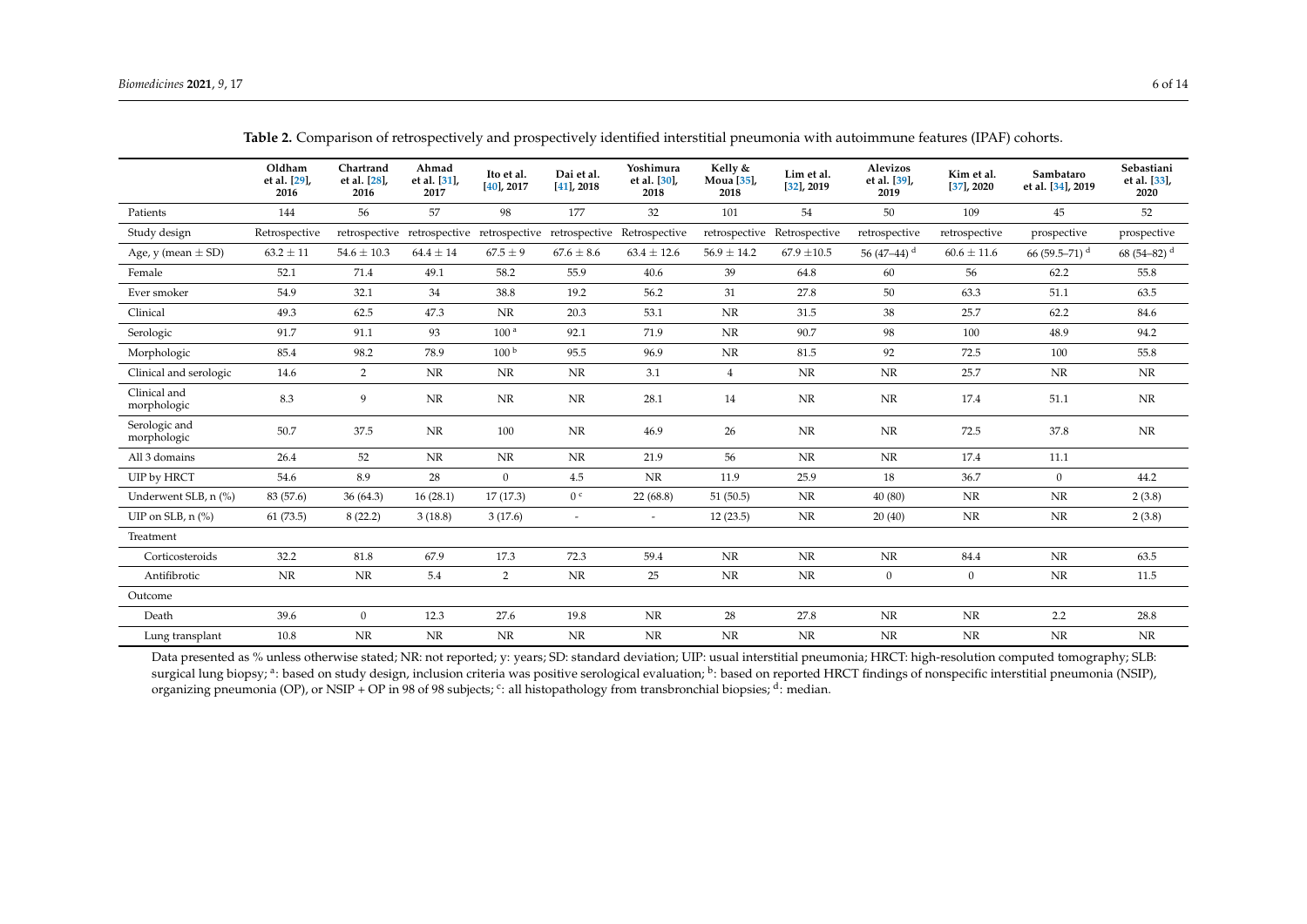Moreover, in some studies, an association between the fulfilling of clinical domain [\[29](#page-11-12)[,30\]](#page-11-17) and a better overall survival has been described, while multicompartment features within the morphological domain were a strong predictor of poor outcome [\[29\]](#page-11-12).

Finally, IPAF may represent an early phase of a CTD; in this case, the evolution into definite CTD is more likely during the first years of follow-up [\[10\]](#page-10-8).

A combination of female gender and the fulfilling of serological domain predicted the progression in 50 patients initially classified as IPAF [\[39\]](#page-11-30).

#### **4. Prospective Studies**

The main aim of the ERS/ATS IPAF statement is to provide a platform for defining research criteria for prospective studies. In fact, this statement is not intended as a guideline for clinical care. On the basis of this issue, two prospective, cohort studies have been already published.

In the study published by Sambataro and colleagues [\[34\]](#page-11-10), 626 consecutive ILD patients were evaluated over a two-year time: 45 IPAF patients were compared with a cohort of 143 IPF patients, showing that IPAF had a predominance of female gender (62.12%) with a median age of 66 years. The most common findings included a prevalence of NSIP (68.89%) in the morphological domain, the presence of anti-nuclear antibody positivity (17.77%) regarding the serological domain, and Raynaud phenomenon (31.11%) in the clinical domain. In comparison with IPF, IPAF patients showed younger age, better performances in pulmonary function tests, less necessity of oxygen support, and predominance of female gender and NSIP pattern.

In our study [\[33\]](#page-11-11), 52 IPAF patients were consecutively enrolled and prospectively followed up. The clinical domain for IPAF was satisfied in 44 patients, showing a prevalence of joint stiffness and Raynaud phenomenon. Distal digital ulceration, palmar telangiectasias, digital edema, and Gottron sign were not observed in any patient. Moreover, despite not being included in the IPAF criteria, sicca syndrome and serositis were recorded in a significant percentage of patients. Serological domain was satisfied in 94.2% of patients and, in particular, anti-nuclear antibodies (ANA) were detected in 72.3% of patients. No patients showed anti-DNA or anti-citrullinated peptides antibodies (ACPA). Finally, the morphological domain for IPAF classification was recorded in 55.8%. In particular, UIP pattern at HRCT was described in 44.2%, NSIP in 32.7%, and OP in 15.4%, while 7.7% was not classifiable. Of the patients, 13.5% developed a definite CTD during the follow-up. The estimated five-year survival for IPAF patients was compared with 104 IPF patients, showing a significantly higher survival in IPAF compared to IPF.

These studies confirmed that IPAF appears to be considered as a separate clinical entity with clinical, radiological, pathological, and survival differences compared to IPF. Similarities between the two studies occurred regarding age, gender, and characteristics of the three domains.

An interesting difference between these two studies is the inclusion of patients with a UIP pattern. In the study by Sambataro et al., no IPAF patients with a UIP pattern were included. In contrast, our study enrolled IPAF patients with a UIP pattern. Unfortunately, the different study design does not allow any comparison between them regarding survival since the presence of a UIP pattern is considered a poor prognostic factor in many studies.

#### **5. Advantages and Limitations of the Current ATS/ERS Criteria**

Since the publication of the ERS/ATS IPAF research statement, various Authors have debated about their advantages and limitations and many proposals of revision have been made [\[42–](#page-11-31)[46\]](#page-12-0).

The original sin of IPAF criteria is their use in clinical practice, out of their aim of "research criteria". In fact, no validation studies have been performed subsequently to their publication, but they have been broadly used in clinical practice and a clinical diagnosis of IPAF is routinely made [\[43](#page-11-32)[,44\]](#page-11-33).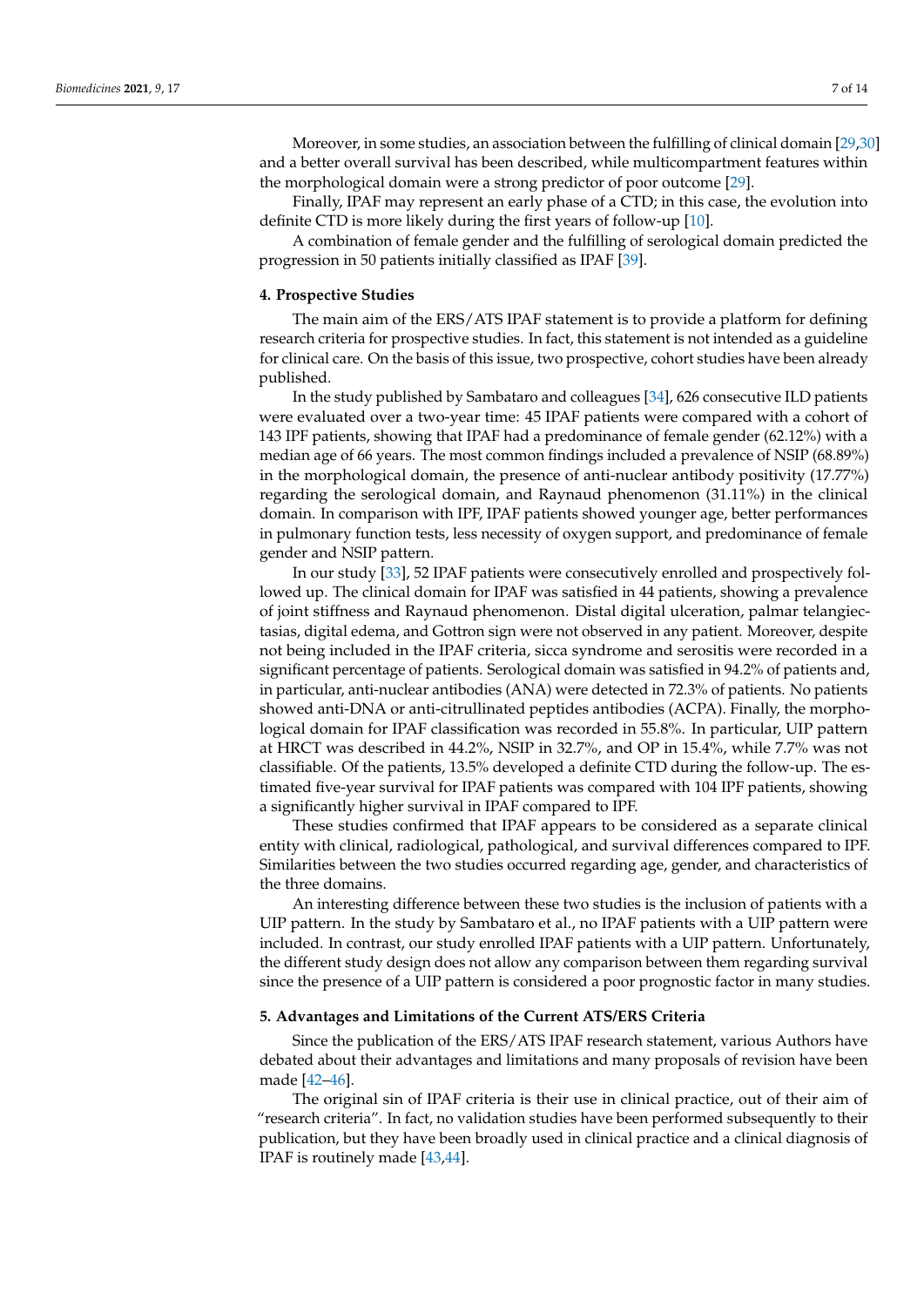The main advantage of IPAF criteria is their facility of use, easily applicable from both rheumatologist and pulmonologist. In particular, pulmonologists might be encouraged to investigate the presence of a rheumatic disorder and to increase their awareness about the heterogeneity of autoimmune diseases as possible cause of ILD; in contrast, rheumatologists may challenge themselves with the various ILD patterns diagnosed in these patients.

Furthermore, for the first time, a shared definition has been suggested to fill a gap in the identification of these patients, previously corresponding to a grey zone in diagnosis and management. Pulmonologists included IPAF patients among IIPs, often overlooking their possible extrapulmonary complications. On the other side, rheumatologists usually classified these patients as undifferentiated CTD, even when no other organ involvement was recognizable [\[47\]](#page-12-1).

Finally, the research statement of the ERS/ATS IPAF statement underscored the opportunity of a multidisciplinary evaluation for diagnosis of interstitial pneumonias [\[7\]](#page-10-6), highlighting a major change in the diagnostic approach to diffuse lung disease. This concept is largely accepted by pulmonologists [\[2\]](#page-10-1), but, for the first time, also rheumatologists are actively involved in multidisciplinary discussion (MDD) [\[48](#page-12-2)[,49\]](#page-12-3).

However, many criticisms have been addressed to IPAF criteria. First, a large heterogeneity of IPAF patients have been reported by many Authors [\[26](#page-11-5)[,28,](#page-11-7)[29,](#page-11-12)[31,](#page-11-9)[40,](#page-11-34)[43\]](#page-11-32).

Moreover, it is common to notice that some patients classified as IPAF could be considered to have incomplete or early forms of CTD or overlap with the traditional definitions of UCTD [\[5,](#page-10-4)[26,](#page-11-5)[33\]](#page-11-11).

Finally, it is likely that some individuals who initially were considered to have IPAF will progress over time to a defined CTD. Therefore, these patients might be initially categorized as "IPAF" inappropriately [\[26,](#page-11-5)[33\]](#page-11-11).

CTDs are a very large family of diseases and, together with rheumatoid arthritis, have significant peculiarities both in treatment and in extrapulmonary and lung manifestations.

The IPAF classification might support the choice of an immunosuppressive treatment in some patients [\[10,](#page-10-8)[50,](#page-12-4)[51\]](#page-12-5). This therapeutic approach could be reviewed after the results of the INBUILD study, which has shown the efficacy of nintedanib also in CTD and IPAF patients with progressive fibrosing ILD [\[19\]](#page-10-17).

On the other side, the future availability of antifibrotic drugs also for CTD and rheumatoid arthritis (RA) patients could reduce the level of attention in differential diagnosis between CTDs and IIPs, also in consideration of the poor prognosis (similar to IPF) of patients categorized as affected by IPAF with a radiological and/or pathological UIP pattern. This point is crucial. In fact, although in patients with isolated lung involvement, both idiopathic or autoimmune-mediated, the therapeutic approach could be the same [\[19\]](#page-10-17), a correct diagnosis is essential to guarantee an appropriate follow-up to patients who may developed a specific CTD. In fact, CTDs can remain asymptomatic for a long period of time with possible unpredictable flares; in this context, the lack of a definite diagnosis might cause a delay in treatment and a worse prognosis.

Although lung involvement is frequently observed in rheumatic diseases, it has not been included in the classification criteria (often incorrectly used for diagnosis) of CTDs, with the exclusion of systemic sclerosis (SSc) [\[52\]](#page-12-6). Therefore, rheumatologists are not confident in suggesting a diagnosis of CTD in patients with isolated lung involvement [\[47,](#page-12-1)[53\]](#page-12-7).

Moreover, clinical and classification criteria not always are coincident, and IPAF criteria may include patients usually differently diagnosed by pulmonologist and rheumatologist [\[35\]](#page-11-13). In this regard, anti-synthetase syndrome (ASSD) and SSc are two archetypal examples. SSc can develop without skin involvement; when lung involvement is predominant and classification criteria are not satisfied, a diagnosis of IPAF might be made [\[54\]](#page-12-8). ASSD is a heterogeneous condition characterized by the clinical triad ILD, myositis, and arthritis, but incomplete disease is frequent, with positive anti-tRNA-synthetase antibodies and only one or two major clinical manifestations. In this setting, a patient with a positive anti-tRNA-synthetase antibody and ILD could be considered to have ASSD by some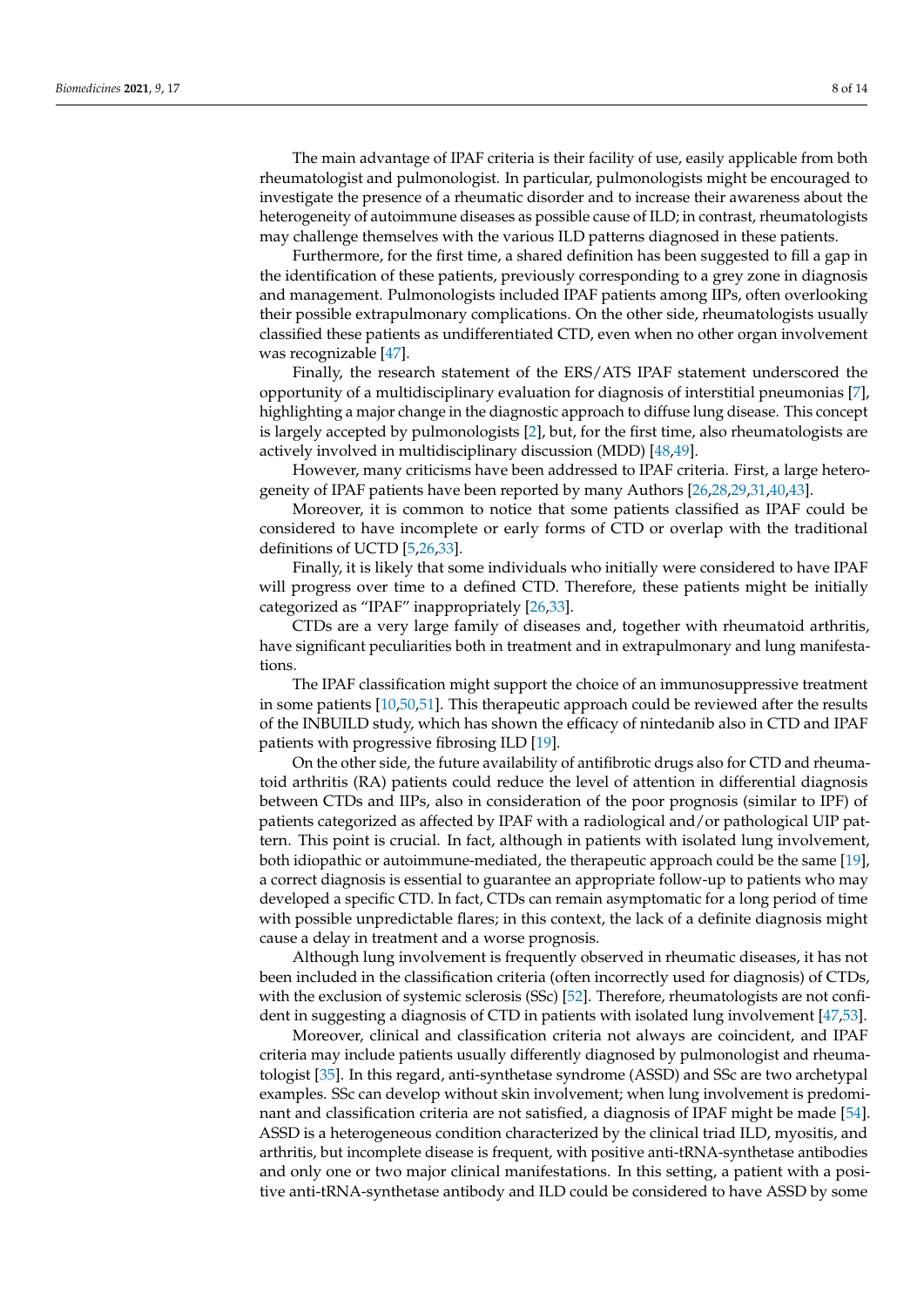clinicians and IPAF by others, despite the high risk of developing other clinical findings of the classic triad [\[55,](#page-12-9)[56\]](#page-12-10). In consideration of this possible overlap, currently the CLASS (Classification Criteria of Anti-synthetase Syndrome) project is ongoing to develop specific classification criteria for ASSD [\[57\]](#page-12-11)

SSc and ASSD are two paradigmatic examples, but the same concept may be extended for almost all CTDs and RA with a predominant or primary lung involvement [\[58,](#page-12-12)[59\]](#page-12-13).

On the other side, antineutrophil cytoplasmic antibodies (ANCA) were excluded from the IPAF classification as they are associated with systemic vasculitis and not with CTD. However, the combination of ILD and ANCAs, in particular anti-myeloperoxidase (MPO) specificity, shares with IPAF many issues related to the overlap between ILD and a chronic systemic disease [\[33\]](#page-11-11).

In conclusion, the current definition of IPAF does not appear to be able to select homogenous populations and it probably excludes other categories of patients. Therefore, IPAF can be considered a bridge between IIP and CTD-ILDs, useful in the research setting but not yet to be considered as a specific clinical disease entity.

In contrast, in the context of follow-up, IPAF classification is useful in selecting subsets of ILD patients at risk of developing a defined CTD. Multidisciplinary evaluation remains essential, including rheumatologist and pulmonologist, also during follow-up to early identify evolution in a CTD.

#### **6. The Importance of the Multidisciplinary Discussion**

Earlier guidelines regarding ILDs recommended collaboration between specialists of different domains being clinicians, radiologists, and histopathologists to work together in order to establish a confident diagnosis of IIPs [\[2\]](#page-10-1).

The approach of MDD has also been tested by Flaherty and colleagues [\[60\]](#page-12-14), showing that—in IPF diagnosis—the MDD involving pulmonologists, radiologists, and pathologists improves the inter-observer agreement in comparison with the initial diagnosis made by the individual expert. In fact, HRCT of the chest shows a high inter-observer variability [\[61](#page-12-15)[,62\]](#page-12-16). Also, histopathology—considered in the past as the "gold standard" in ILDs' diagnosis—is characterized by a high inter-observer variability and potential sampling error [\[63](#page-12-17)[,64\]](#page-12-18).

Clinical, radiological, and pathological data taken individually can be a source of bias. For example, a patient with a UIP pattern on imaging can be diagnosed as having IPF, whereas the patient can present with extrapulmonary clinical features suggestive of RA and should consequently be diagnosed as RA-ILD [\[49\]](#page-12-3).

Recently, a prospective study evaluated the contribution of rheumatological assessment to ILD differential diagnosis, through a MDD, by comparing the diagnosis before and after the rheumatological evaluation. As predicted, the addition of routine rheumatological evaluation significantly altered the final diagnosis, emphasizing the importance of rheumatologists as expert figures [\[65\]](#page-12-19).

In conclusion, we believe that a multidisciplinary approach may be important in the diagnostic workup of IPAF with the aim to improve diagnostic confidence, specifically versus IIPs and CTD-ILDs. In contrast to earlier studies, this MDD should include an expert rheumatologist with the aim to better interpret serologic autoimmunity and clinical signs and symptoms, particularly when they are subtle.

### **7. Implications for Management**

The current treatment for patients classified as IPAF is not well established. Non-IPF ILD treatment is, per se, challenging and it is generally based on the use of steroids and immunosuppressants, while antifibrotic drugs, namely pirfenidone and nintedanib, are the mainstream of IPF treatment. Non-pharmacologic treatment includes pulmonary rehabilitation, oxygen supplementation, education, and palliative care.

No randomized controlled trials or case-control studies have been specifically designed for evaluating efficacy and safety of different immunosuppressive agents in IPAF patients. Only retrospective studies are available, suggesting the use of mycophenolate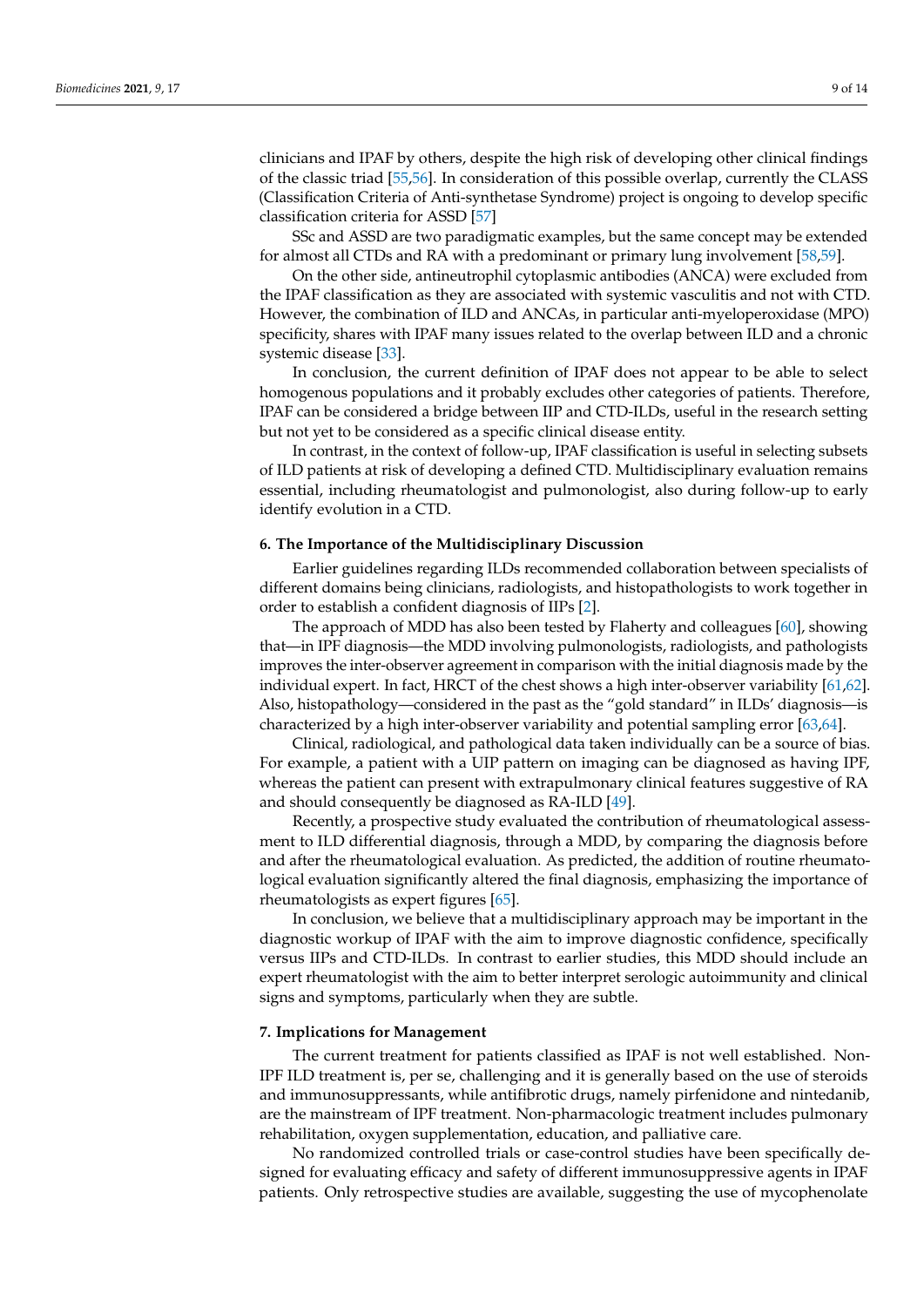mofetil (MMF) and azathioprine as first-line agents in these patients, mainly according to previous experience with CTD-associated ILDs [\[50](#page-12-4)[,66–](#page-12-20)[71\]](#page-13-0), while rituximab and calcineurin inhibitors should be proposed in "non-responder" cases.

McCoy et al. retrospectively reviewed 52 patients who met criteria for IPAF, 28 receiving MMF and 24 not treated with immunosuppressants (median time treatment, 22 months): No differences were found in pulmonary function tests (PFT) change or mortality in patients exposed to MMF compared to unexposed patients. Furthermore, findings of the study suggested that MMF could be more effective in patients with more ground-glass opacities and less reticulation on HRCT [\[51\]](#page-12-5).

Five patients with IPAF were included in another large series of patients with different refractory ILDs treated with rituximab, following prednisone with or without MMF treatment. Among them, four patients showed stability or improvement of their pulmonary function after treatment with rituximab, while one patient died [\[72\]](#page-13-1).

New possible perspectives have been suggested by more recent evidence about the use of antifibrotic drugs in patients with progressive fibrosing ILD. As previously cited, the INBUILD study aimed to investigate the efficacy and safety of nintedanib in patients with fibrosing interstitial lung diseases with a progressive phenotype; it also enrolled unclassifiable interstitial pneumonia, including IPAF patients. Results showed a significant lower annual rate of FVC decline in patients who received nintedanib rather than placebo, as the primary outcome [\[19\]](#page-10-17).

A multicenter, double-blind, randomized, placebo-controlled phase 2 trial investigated the efficacy and safety of oral pirfenidone in progressive fibrosing unclassifiable ILD. The patients were stratified according to the concomitant mycophenolate mofetil use and presence or absence of interstitial pneumonia with autoimmune features. Compared with the placebo group, patients in the pirfenidone group showed a lower median change in FVC and were less likely to have a decline in FVC of more than 5% or 10%. No differences in total and serious adverse events were recorded between pirfenidone and placebo groups [\[73\]](#page-13-2).

Clearly, large prospective trials are needed in these patients to ascertain whether there is a benefit to using immunosuppression, and what agent could be the most effective.

#### **8. Conclusions**

The term IPAF describes patients with ILD who have an "autoimmune flavor" without a characterizable CTD. Before IPAF, diverse criteria and definitions had been proposed to characterize such patients, capturing different patients' phenotypes.

The recent ERS/ATS research statement provided a uniform nomenclature and criteria, triggering various retrospective studies with the aim to better characterize this undefined group of ILD patients. Particularly, they showed the broad heterogeneity between IPAF patients and the impact on prognosis of the underlying lung pattern. Longitudinal followup is required because some patients evolve to a defined CTD.

Moreover, two prospective, cohort studies have been performed, confirming the existence of some peculiarities for this clinical entity and the possible progression to a defined CTD in about 15% of cases. Moreover, a NSIP pattern, an ANA positivity, and a Raynaud phenomenon were the most common findings. In comparison with IPF, IPAF patients showed a better performance in pulmonary function tests and less necessity of oxygen supplementation.

However, at this stage of our knowledge, we believe that further prospective studies, possibly derived from multicenter cohorts and through randomized controlled trials to further validate the proposed classification criteria are needed.

**Author Contributions:** Conceptualization, C.S., A.P. and F.L.; writing—original draft preparation, M.S., P.F., A.M., G.C., A.S., M.R.P. and C.V.; writing—review and editing, M.S., P.F., A.M. and F.L.; supervision, C.S. and A.P. All authors have read and agreed to the published version of the manuscript.

**Funding:** This research received no external funding.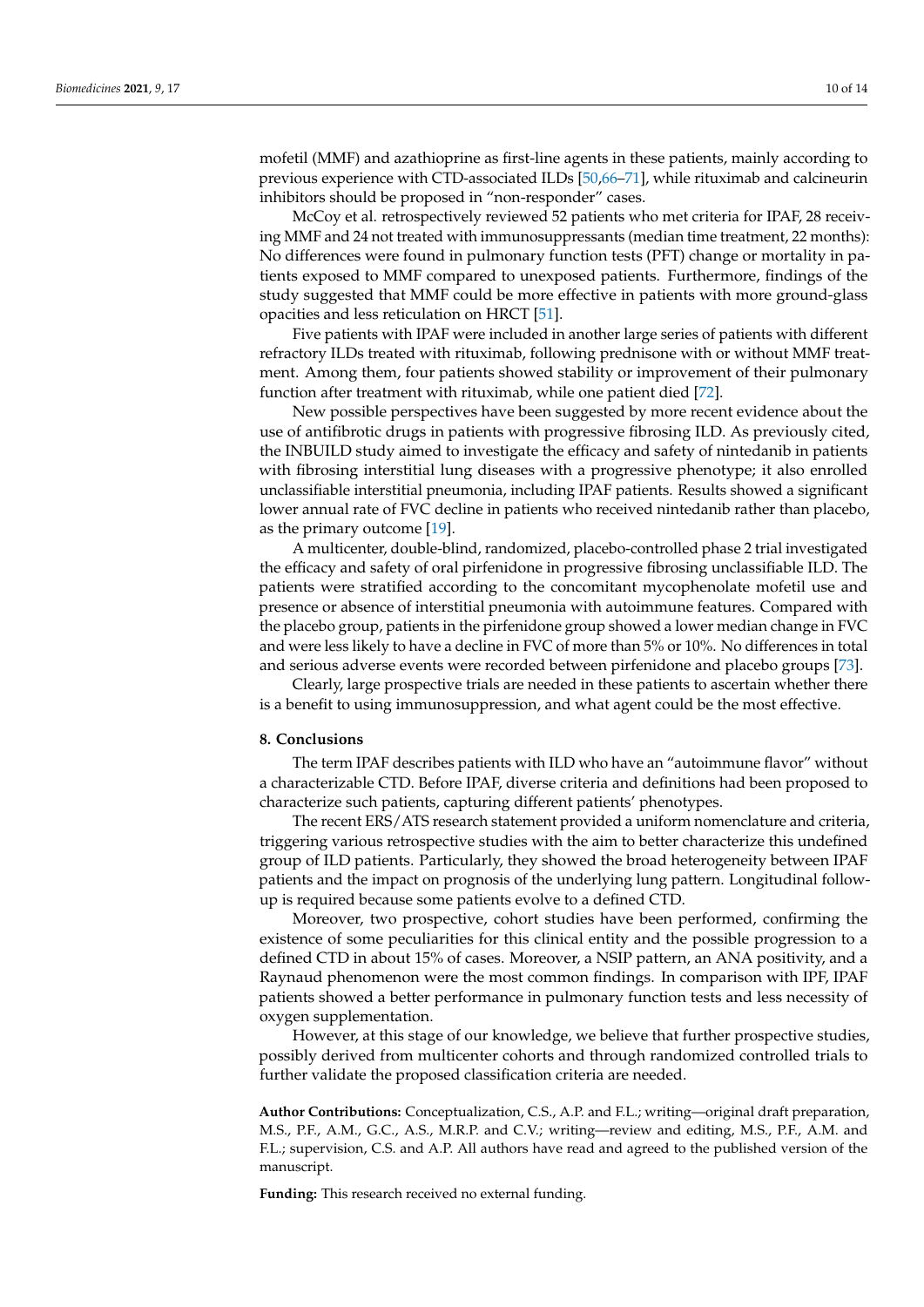**Institutional Review Board Statement:** Not applicable.

**Informed Consent Statement:** Not applicable.

**Data Availability Statement:** Not applicable.

**Acknowledgments:** We acknowledge that this research was partially supported by the Italian Ministry of University and Research (MIUR)—Department of Excellence project PREMIA (PREcision MedIcine Approach: bringing biomarker research to clinic).

**Conflicts of Interest:** The authors declare no conflict of interest.

# **References**

- <span id="page-10-0"></span>1. Travis, W.D.; Costabel, U.; Hansell, D.M.; King, T.E.; Lynch, D.A.; Nicholson, A.G.; Ryerson, C.J.; Ryu, J.H.; Selman, M.; Wells, A.U.; et al. An official American Thoracic Society/European Respiratory Society statement: Update of the international multidisciplinary classification of the idiopathic interstitial pneumonias. *Am. J. Respir. Crit. Care Med.* **2013**, *188*, 733–748. [\[CrossRef\]](http://dx.doi.org/10.1164/rccm.201308-1483ST)
- <span id="page-10-1"></span>2. Travis, W.D.; King, T.E.; Bateman, E.D.; Lynch, D.A.; Capron, F.; Center, D.; Colby, T.V.; Cordier, J.F.; DuBois, R.M.; Galvin, J.; et al. American thoracic society/European respiratory society international multidisciplinary consensus classification of the idiopathic interstitial pneumonias. *Am. J. Respir. Crit. Care Med.* **2002**, *165*, 277–304. [\[CrossRef\]](http://dx.doi.org/10.1164/ajrccm.165.2.ats01)
- <span id="page-10-2"></span>3. Palm, Ø.; Garen, T.; Enger, T.B.; Jensen, J.L.; Lund, M.B.; AalØkken, T.M.; Gran, J.T. Clinical pulmonary involvement in primary Sjögren's syndrome: Prevalence, quality of life and mortality—A retrospective study based on registry data. *Rheumatology* **2013**, *52*, 173–179. [\[CrossRef\]](http://dx.doi.org/10.1093/rheumatology/kes311) [\[PubMed\]](http://www.ncbi.nlm.nih.gov/pubmed/23192906)
- <span id="page-10-3"></span>4. Fischer, A. Interstitial Pneumonia with Autoimmune Features. *Clin. Chest Med.* **2019**, *40*, 609–616. [\[CrossRef\]](http://dx.doi.org/10.1016/j.ccm.2019.05.007) [\[PubMed\]](http://www.ncbi.nlm.nih.gov/pubmed/31376895)
- <span id="page-10-4"></span>5. Luppi, F.; Wells, A.U. Interstitial pneumonitis with autoimmune features (IPAF): A work in progress. *Eur. Respir. J.* **2016**, *47*. [\[CrossRef\]](http://dx.doi.org/10.1183/13993003.00690-2016)
- <span id="page-10-5"></span>6. Atienza-Mateo, B.; Remuzgo-Martínez, S.; Mora Cuesta, V.M.; Iturbe-Fernández, D.; Fernández-Rozas, S.; Prieto-Peña, D.; Calderón-Goercke, M.; Corrales, A.; Blanco Rodríguez, G.; Gómez-Román, J.J.; et al. The Spectrum of Interstitial Lung Disease Associated with Autoimmune Diseases: Data of a 3.6-Year Prospective Study from a Referral Center of Interstitial Lung Disease and Lung Transplantation. *J. Clin. Med.* **2020**, *9*, 1606. [\[CrossRef\]](http://dx.doi.org/10.3390/jcm9061606)
- <span id="page-10-6"></span>7. Fischer, A.; Antoniou, K.M.; Brown, K.K.; Cadranel, J.; Corte, T.J.; Du Bois, R.M.; Lee, J.S.; Leslie, K.O.; Lynch, D.A.; Matteson, E.L.; et al. An official European Respiratory Society/American Thoracic Society research statement: Interstitial pneumonia with autoimmune features. *Eur. Respir. J.* **2015**, *46*, 976–987. [\[CrossRef\]](http://dx.doi.org/10.1183/13993003.00150-2015)
- <span id="page-10-7"></span>8. McLean-Tooke, A.; Moore, I.; Lake, F. Idiopathic and immune-related pulmonary fibrosis: Diagnostic and therapeutic challenges. *Clin. Transl. Immunol.* **2019**, *8*, e1086. [\[CrossRef\]](http://dx.doi.org/10.1002/cti2.1086)
- <span id="page-10-9"></span>9. Fischer, A.; Lee, J.S.; Cottin, V. Interstitial lung disease evaluation: Detecting connective tissue disease. *Respiration* **2015**, *90*, 177–184. [\[CrossRef\]](http://dx.doi.org/10.1159/000440665)
- <span id="page-10-8"></span>10. Ferri, C.; Manfredi, A.; Sebastiani, M.; Colaci, M.; Giuggioli, D.; Vacchi, C.; Della Casa, G.; Cerri, S.; Torricelli, P.; Luppi, F. Interstitial pneumonia with autoimmune features and undifferentiated connective tissue disease: Our interdisciplinary rheumatology-pneumology experience, and review of the literature. *Autoimmun. Rev.* **2016**, *15*. [\[CrossRef\]](http://dx.doi.org/10.1016/j.autrev.2015.09.003)
- <span id="page-10-10"></span>11. Park, J.H.; Kim, D.S.; Park, I.-N.; Jang, S.J.; Kitaichi, M.; Nicholson, A.G.; Colby, T.V. Prognosis of fibrotic interstitial pneumonia: Idiopathic versus collagen vascular disease-related subtypes. *Am. J. Respir. Crit. Care Med.* **2007**, *175*, 705–711. [\[CrossRef\]](http://dx.doi.org/10.1164/rccm.200607-912OC) [\[PubMed\]](http://www.ncbi.nlm.nih.gov/pubmed/17218621)
- 12. Fischer, A.; Du, B.R. Interstitial lung disease in connective tissue disorders. *Lancet* **2012**, *380*, 689–698. [\[CrossRef\]](http://dx.doi.org/10.1016/S0140-6736(12)61079-4)
- <span id="page-10-11"></span>13. Cottin, V. Significance of connective tissue diseases features in pulmonary fibrosis. *Eur. Respir. Rev.* **2013**, *22*, 273–280. [\[CrossRef\]](http://dx.doi.org/10.1183/09059180.00003013) [\[PubMed\]](http://www.ncbi.nlm.nih.gov/pubmed/23997055)
- <span id="page-10-12"></span>14. Idiopathic Pulmonary Fibrosis Clinical Research Network; Raghu, G.; Anstrom, K.J.; King, T.E.; Lasky, J.A.; Martinez, F.J. Prednisone, azathioprine, and N-acetylcysteine for pulmonary fibrosis. *N. Engl. J. Med.* **2012**, *366*, 1968–1977. [\[CrossRef\]](http://dx.doi.org/10.1056/NEJMoa1113354)
- <span id="page-10-13"></span>15. Vacchi, C.; Sebastiani, M.; Cassone, G.; Cerri, S.; Della Casa, G.; Salvarani, C.; Manfredi, A. Therapeutic options for the treatment of interstitial lung disease related to connective tissue diseases. A narrative review. *J. Clin. Med.* **2020**, *9*, 407. [\[CrossRef\]](http://dx.doi.org/10.3390/jcm9020407)
- <span id="page-10-14"></span>16. Cassone, G.; Manfredi, A.; Vacchi, C.; Luppi, F.; Coppi, F.; Salvarani, C.; Sebastiani, M. Treatment of Rheumatoid Arthritis-Associated Interstitial Lung Disease: Lights and Shadows. *J. Clin. Med.* **2020**, *9*. [\[CrossRef\]](http://dx.doi.org/10.3390/jcm9041082)
- <span id="page-10-15"></span>17. Richeldi, L.; du Bois, R.M.; Raghu, G.; Azuma, A.; Brown, K.K.; Costabel, U.; Collard, H.R. Efficacy and Safety of Nintedanib in Idiopathic Pulmonary Fibrosis—ProQuest. *N. Engl. J. Med.* **2014**. [\[CrossRef\]](http://dx.doi.org/10.1056/NEJMoa1402584)
- <span id="page-10-16"></span>18. King, T.E.; Bradford, W.Z.; Castro-Bernardini, S.; Fagan, E.A.; Glaspole, I.; Glassberg, M.K.; Gorina, E.; Hopkins, P.M.; Kardatzke, D.; Lancaster, L.; et al. A Phase 3 Trial of Pirfenidone in Patients with Idiopathic Pulmonary Fibrosis. *N. Engl. J. Med.* **2014**. [\[CrossRef\]](http://dx.doi.org/10.1056/NEJMoa1402582)
- <span id="page-10-17"></span>19. Flaherty, K.R.; Wells, A.U.; Cottin, V.; Devaraj, A.; Walsh, S.L.F.; Inoue, Y.; Richeldi, L.; Kolb, M.; Tetzlaff, K.; Stowasser, S.; et al. Nintedanib in progressive fibrosing interstitial lung diseases. *N. Engl. J. Med.* **2019**. [\[CrossRef\]](http://dx.doi.org/10.1056/NEJMoa1908681)
- <span id="page-10-18"></span>20. Luppi, F.; Spagnolo, P.; Cerri, S.; Richeldi, L. The big clinical trials in idiopathic pulmonary fibrosis. *Curr. Opin. Pulm. Med.* **2012**, *18*, 428–432. [\[CrossRef\]](http://dx.doi.org/10.1097/MCP.0b013e3283567ff9)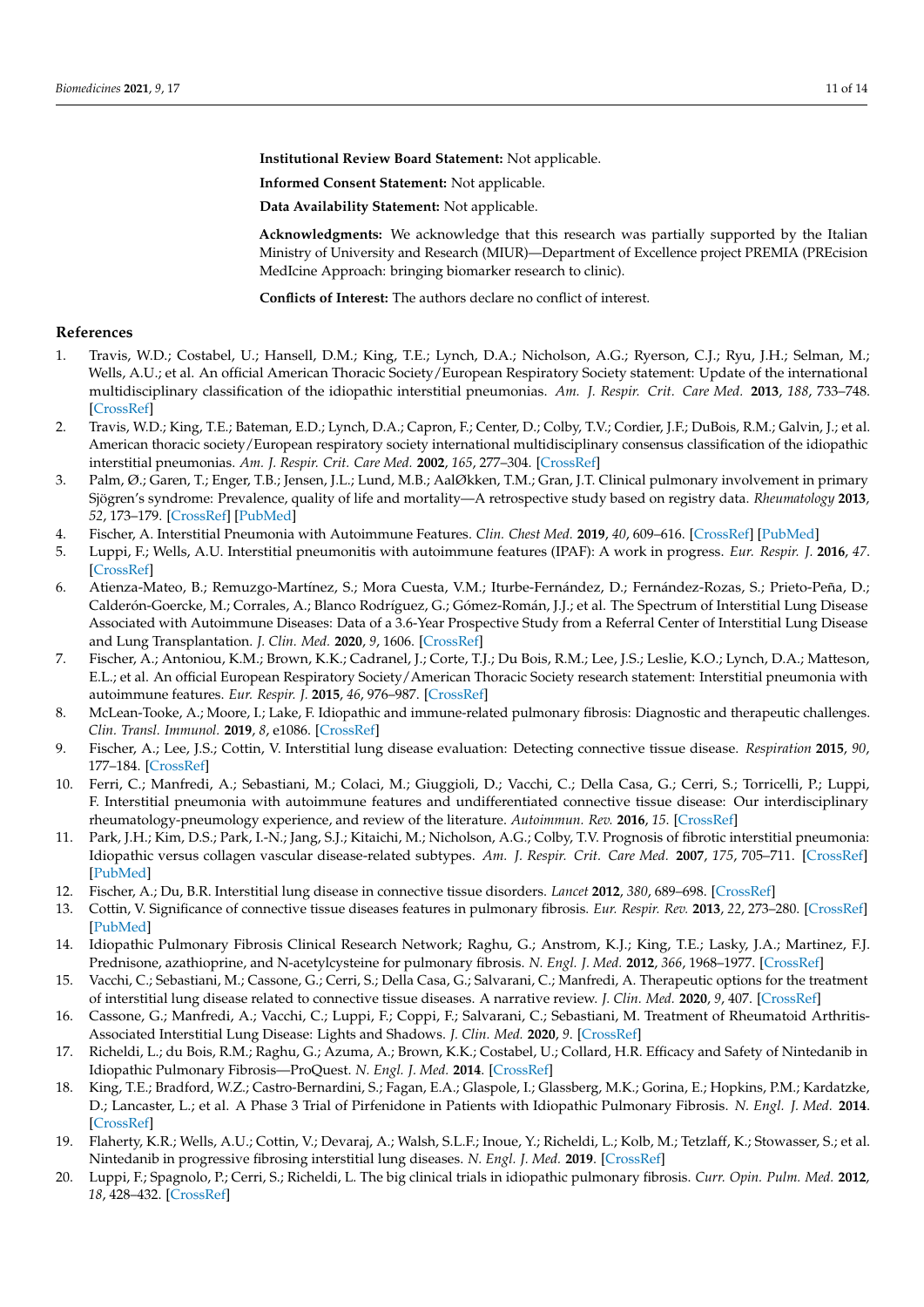- <span id="page-11-23"></span><span id="page-11-19"></span><span id="page-11-18"></span><span id="page-11-0"></span>21. Kinder, B.W.; Collard, H.R.; Koth, L.; Daikh, D.I.; Wolters, P.J.; Elicker, B.; Jones, K.D.; King, T.E. Idiopathic nonspecific interstitial pneumonia: Lung manifestation of undifferentiated connective tissue disease? *Am. J. Respir. Crit. Care Med.* **2007**, *176*, 691–697. [\[CrossRef\]](http://dx.doi.org/10.1164/rccm.200702-220OC) [\[PubMed\]](http://www.ncbi.nlm.nih.gov/pubmed/17556720)
- <span id="page-11-20"></span><span id="page-11-1"></span>22. Corte, T.J.; Copley, S.J.; Desai, S.R.; Zappala, C.J.; Hansell, D.M.; Nicholson, A.G.; Colby, T.V.; Renzoni, E.; Maher, T.M.; Wells, A.U. Significance of connective tissue disease features in idiopathic interstitial pneumonia. *Eur. Respir. J.* **2012**, *39*, 661–668. [\[CrossRef\]](http://dx.doi.org/10.1183/09031936.00174910) [\[PubMed\]](http://www.ncbi.nlm.nih.gov/pubmed/21920896)
- <span id="page-11-25"></span><span id="page-11-2"></span>23. Fischer, A.; West, S.G.; Swigris, J.J.; Brown, K.K.; du Bois, R.M. Connective tissue disease-associated interstitial lung disease: A call for clarification. *Chest* **2010**, *138*, 251–256. [\[CrossRef\]](http://dx.doi.org/10.1378/chest.10-0194) [\[PubMed\]](http://www.ncbi.nlm.nih.gov/pubmed/20682528)
- <span id="page-11-29"></span><span id="page-11-3"></span>24. Vij, R.; Noth, I.; Strek, M.E. Autoimmune-featured interstitial lung disease: A distinct entity. *Chest* **2011**, *140*, 1292–1299. [\[CrossRef\]](http://dx.doi.org/10.1378/chest.10-2662) [\[PubMed\]](http://www.ncbi.nlm.nih.gov/pubmed/21565966)
- <span id="page-11-28"></span><span id="page-11-4"></span>25. Assayag, D.; Kim, E.J.; Elicker, B.M.; Jones, K.D.; Golden, J.A.; King, T.E.; Koth, L.L.; Shum, A.K.; Wolters, P.J.; Collard, H.R.; et al. Survival in interstitial pneumonia with features of autoimmune disease: A comparison of proposed criteria. *Respir. Med.* **2015**, *109*, 1326–1331. [\[CrossRef\]](http://dx.doi.org/10.1016/j.rmed.2015.08.010) [\[PubMed\]](http://www.ncbi.nlm.nih.gov/pubmed/26303338)
- <span id="page-11-24"></span><span id="page-11-5"></span>26. Sambataro, G.; Sambataro, D.; Torrisi, S.E.; Vancheri, A.; Pavone, M.; Rosso, R.; Schisano, M.; Crimi, C.; Pignataro, F.; Fischer, A.; et al. State of the art in interstitial pneumonia with autoimmune features: A systematic review on retrospective studies and suggestions for further advances. *Eur. Respir. Rev.* **2018**, *27*. [\[CrossRef\]](http://dx.doi.org/10.1183/16000617.0139-2017) [\[PubMed\]](http://www.ncbi.nlm.nih.gov/pubmed/29720509)
- <span id="page-11-6"></span>27. Vivero, F.; Campins, F.; Lancellotti, D.; Malfante, P.; Babini, S.; Sebastiani, J.; Basso, V.; Gaser, A.; Enghelmayer, J.; Gandara, E.; et al. Autoimmune interstitial lung disease in Latin-America. *Clin. Immunol.* **2019**, *199*, 52–56. [\[CrossRef\]](http://dx.doi.org/10.1016/j.clim.2018.12.013)
- <span id="page-11-27"></span><span id="page-11-7"></span>28. Chartrand, S.; Swigris, J.J.; Stanchev, L.; Lee, J.S.; Brown, K.K.; Fischer, A. Clinical features and natural history of interstitial pneumonia with autoimmune features: A single center experience. *Respir. Med.* **2016**, *119*, 150–154. [\[CrossRef\]](http://dx.doi.org/10.1016/j.rmed.2016.09.002)
- <span id="page-11-12"></span>29. Oldham, J.M.; Adegunsoye, A.; Valenzi, E.; Lee, C.; Witt, L.; Chen, L.; Husain, A.N.; Montner, S.; Chung, J.H.; Cottin, V.; et al. Characterisation of patients with interstitial pneumonia with autoimmune features. *Eur. Respir. J.* **2016**, *47*, 1767–1775. [\[CrossRef\]](http://dx.doi.org/10.1183/13993003.01565-2015)
- <span id="page-11-26"></span><span id="page-11-17"></span>30. Yoshimura, K.; Kono, M.; Enomoto, Y.; Nishimoto, K.; Oyama, Y.; Yasui, H.; Hozumi, H.; Karayama, M.; Suzuki, Y.; Furuhashi, K.; et al. Distinctive characteristics and prognostic significance of interstitial pneumonia with autoimmune features in patients with chronic fibrosing interstitial pneumonia. *Respir. Med.* **2018**, *137*, 167–175. [\[CrossRef\]](http://dx.doi.org/10.1016/j.rmed.2018.02.024)
- <span id="page-11-21"></span><span id="page-11-9"></span>31. Ahmad, K.; Barba, T.; Gamondes, D.; Ginoux, M.; Khouatra, C.; Spagnolo, P.; Strek, M.; Thivolet-Béjui, F.; Traclet, J.; Cottin, V. Interstitial pneumonia with autoimmune features: Clinical, radiologic, and histological characteristics and outcome in a series of 57 patients. *Respir. Med.* **2017**, *123*, 56–62. [\[CrossRef\]](http://dx.doi.org/10.1016/j.rmed.2016.10.017) [\[PubMed\]](http://www.ncbi.nlm.nih.gov/pubmed/28137497)
- <span id="page-11-22"></span><span id="page-11-8"></span>32. Lim, J.U.; Gil, B.M.; Kang, H.S.; Oh, J.; Kim, Y.H.; Kwon, S.S. Interstitial pneumonia with autoimmune features show better survival and less exacerbations compared to idiopathic pulmonary fibrosis. *BMC Pulm. Med.* **2019**, *19*, 120. [\[CrossRef\]](http://dx.doi.org/10.1186/s12890-019-0868-9) [\[PubMed\]](http://www.ncbi.nlm.nih.gov/pubmed/31272428)
- <span id="page-11-11"></span>33. Sebastiani, M.; Cassone, G.; De Pasquale, L.; Cerri, S.; Della Casa, G.; Vacchi, C.; Luppi, F.; Salvarani, C.; Manfredi, A. Interstitial pneumonia with autoimmune features: A single center prospective follow-up study. *Autoimmun. Rev.* **2020**, *19*, 102451. [\[CrossRef\]](http://dx.doi.org/10.1016/j.autrev.2019.102451) [\[PubMed\]](http://www.ncbi.nlm.nih.gov/pubmed/31838159)
- <span id="page-11-10"></span>34. Sambataro, G.; Sambataro, D.; Torrisi, S.E.; Vancheri, A.; Colaci, M.; Pavone, M.; Pignataro, F.; Del Papa, N.; Palmucci, S.; Vancheri, C. Clinical, serological and radiological features of a prospective cohort of Interstitial Pneumonia with Autoimmune Features (IPAF) patients. *Respir. Med.* **2019**, *150*, 154–160. [\[CrossRef\]](http://dx.doi.org/10.1016/j.rmed.2019.03.011) [\[PubMed\]](http://www.ncbi.nlm.nih.gov/pubmed/30961944)
- <span id="page-11-13"></span>35. Kelly, B.T.; Moua, T. Overlap of interstitial pneumonia with autoimmune features with undifferentiated connective tissue disease and contribution of UIP to mortality. *Respirology* **2018**, *23*, 600–605. [\[CrossRef\]](http://dx.doi.org/10.1111/resp.13254) [\[PubMed\]](http://www.ncbi.nlm.nih.gov/pubmed/29320807)
- <span id="page-11-14"></span>36. Kamiya, H.; Panlaqui, O.M. Systematic review and meta-analysis of the prognosis and prognostic factors of interstitial pneumonia with autoimmune features. *BMJ Open* **2019**, *9*, e031444. [\[CrossRef\]](http://dx.doi.org/10.1136/bmjopen-2019-031444)
- <span id="page-11-15"></span>37. Kim, H.C.; Lee, J.H.; Chae, E.J.; Song, J.S.; Song, J.W. Long-term clinical course and outcome of interstitial pneumonia with autoimmune features. *Respirology* **2020**, *25*, 636–643. [\[CrossRef\]](http://dx.doi.org/10.1111/resp.13665)
- <span id="page-11-16"></span>38. Collard, H.R.; Ryerson, C.J.; Corte, T.J.; Jenkins, G.; Kondoh, Y.; Lederer, D.J.; Lee, J.S.; Maher, T.M.; Wells, A.U.; Antoniou, K.M.; et al. Acute exacerbation of idiopathic pulmonary fibrosis an international working group report. *Am. J. Respir. Crit. Care Med.* **2016**, *194*, 265–275. [\[CrossRef\]](http://dx.doi.org/10.1164/rccm.201604-0801CI)
- <span id="page-11-30"></span>39. Alevizos, M.K.; Giles, J.T.; Patel, N.M.; Bernstein, E.J. Risk of progression of interstitial pneumonia with autoimmune features to a systemic autoimmune rheumatic disease. *Rheumatology* **2020**, *59*, 1233–1240. [\[CrossRef\]](http://dx.doi.org/10.1093/rheumatology/kez404)
- <span id="page-11-34"></span>40. Ito, Y.; Arita, M.; Kumagai, S.; Takei, R.; Noyama, M.; Tokioka, F.; Nishimura, K.; Koyama, T.; Notohara, K.; Ishida, T. Serological and morphological prognostic factors in patients with interstitial pneumonia with autoimmune features. *BMC Pulm. Med.* **2017**, *17*, 111. [\[CrossRef\]](http://dx.doi.org/10.1186/s12890-017-0453-z)
- 41. Dai, J.; Wang, L.; Yan, X.; Li, H.; Zhou, K.; He, J.; Meng, F.; Xu, S.; Liang, G.; Cai, H. Clinical features, risk factors, and outcomes of patients with interstitial pneumonia with autoimmune features: A population-based study. *Clin. Rheumatol.* **2018**, *37*, 2125–2132. [\[CrossRef\]](http://dx.doi.org/10.1007/s10067-018-4111-5) [\[PubMed\]](http://www.ncbi.nlm.nih.gov/pubmed/29667101)
- <span id="page-11-31"></span>42. Lee, J.S.; Fischer, A. POINT: Does Interstitial Pneumonia with Autoimmune Features Represent a Distinct Class of Patients With Idiopathic Interstitial Pneumonia? Yes. *Chest* **2019**, *155*, 258–260. [\[CrossRef\]](http://dx.doi.org/10.1016/j.chest.2018.08.1074) [\[PubMed\]](http://www.ncbi.nlm.nih.gov/pubmed/30732687)
- <span id="page-11-32"></span>43. Oldham, J.M.; Danoff, S.K. COUNTERPOINT: Does Interstitial Pneumonia With Autoimmune Features Represent a Distinct Class of Patients With Idiopathic Interstitial Pneumonia? No. *Chest* **2019**, *155*, 260–263. [\[CrossRef\]](http://dx.doi.org/10.1016/j.chest.2018.08.1073) [\[PubMed\]](http://www.ncbi.nlm.nih.gov/pubmed/30732688)
- <span id="page-11-33"></span>44. Jee, A.S.; Bleasel, J.F.; Adelstein, S.; Keir, G.J.; Corte, T.J. A call for uniformity in implementing the IPAF (interstitial pneumonia with autoimmune features) criteria. *Eur. Respir. J.* **2016**, *48*, 1811–1813. [\[CrossRef\]](http://dx.doi.org/10.1183/13993003.01259-2016) [\[PubMed\]](http://www.ncbi.nlm.nih.gov/pubmed/27903692)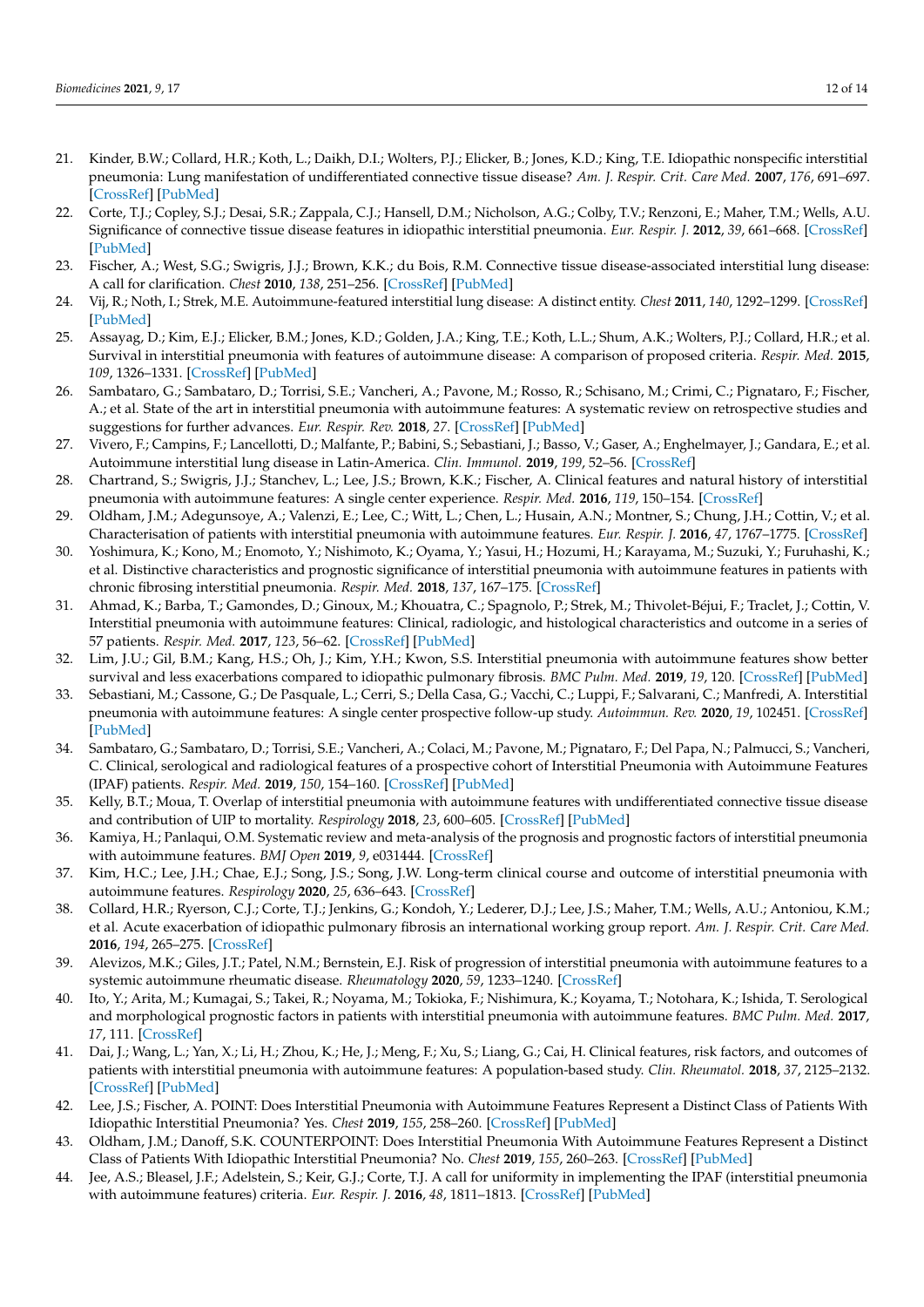- 45. Strek, M.E.; Oldham, J.M.; Adegunsoye, A.; Vij, R. A call for uniformity in implementing the IPAF (interstitial pneumonia with autoimmune features) criteria. *Eur. Respir. J.* **2016**, *48*, 1813–1814. [\[CrossRef\]](http://dx.doi.org/10.1183/13993003.01841-2016) [\[PubMed\]](http://www.ncbi.nlm.nih.gov/pubmed/27903693)
- <span id="page-12-0"></span>46. Wilfong, E.M.; Lentz, R.J.; Guttentag, A.; Tolle, J.J.; Johnson, J.E.; Kropski, J.A.; Kendall, P.L.; Blackwell, T.S.; Crofford, L.J. Interstitial Pneumonia With Autoimmune Features: An Emerging Challenge at the Intersection of Rheumatology and Pulmonology. *Arthritis Rheumatol.* **2018**, *70*, 1901–1913. [\[CrossRef\]](http://dx.doi.org/10.1002/art.40679) [\[PubMed\]](http://www.ncbi.nlm.nih.gov/pubmed/30058242)
- <span id="page-12-1"></span>47. Mosca, M.; Neri, R.; Bombardieri, S. Undifferentiated connective tissue diseases (UCTD): A review of the literature and a proposal for preliminary classification criteria. *Clin. Exp. Rheumatol.* **1999**, *17*, 615–620.
- <span id="page-12-2"></span>48. De Lorenzis, E.; Bosello, S.L.; Varone, F.; Sgalla, G.; Calandriello, L.; Natalello, G.; Iovene, B.; Cicchetti, G.; Gigante, L.; Verardi, L.; et al. Multidisciplinary Evaluation of Interstitial Lung Diseases: New Opportunities Linked to Rheumatologist Involvement. *Diagnostics* **2020**, *10*. [\[CrossRef\]](http://dx.doi.org/10.3390/diagnostics10090664)
- <span id="page-12-3"></span>49. Furini, F.; Carnevale, A.; Casoni, G.L.; Guerrini, G.; Cavagna, L.; Govoni, M.; Sciré, C.A. The Role of the Multidisciplinary Evaluation of Interstitial Lung Diseases: Systematic Literature Review of the Current Evidence and Future Perspectives. *Front. Med.* **2019**, *6*, 246. [\[CrossRef\]](http://dx.doi.org/10.3389/fmed.2019.00246)
- <span id="page-12-4"></span>50. Marie, I.; Josse, S.; Decaux, O.; Diot, E.; Landron, C.; Roblot, P.; Jouneau, S.; Hatron, P.Y.; Hachulla, E.; Vittecoq, O.; et al. Clinical manifestations and outcome of anti-PL7 positive patients with antisynthetase syndrome. *Eur. J. Intern. Med.* **2013**, *24*, 474–479. [\[CrossRef\]](http://dx.doi.org/10.1016/j.ejim.2013.01.002)
- <span id="page-12-5"></span>51. McCoy, S.S.; Mukadam, Z.; Meyer, K.C.; Kanne, J.P.; Meyer, C.A.; Martin, M.D.; Sampene, E.; Aesif, S.W.; Rice, L.N.; Bartels, C.M. Mycophenolate therapy in interstitial pneumonia with autoimmune features: A cohort study. *Ther. Clin. Risk Manag.* **2018**, *14*, 2171–2181. [\[CrossRef\]](http://dx.doi.org/10.2147/TCRM.S173154) [\[PubMed\]](http://www.ncbi.nlm.nih.gov/pubmed/30464490)
- <span id="page-12-6"></span>52. van den Hoogen, F.; Khanna, D.; Fransen, J.; Johnson, S.R.; Baron, M.; Tyndall, A.; Matucci-Cerinic, M.; Naden, R.P.; Medsger, T.A.; Carreira, P.E.; et al. 2013 classification criteria for systemic sclerosis: An American College of Rheumatology/European League against Rheumatism collaborative initiative. *Arthritis Rheum.* **2013**, *65*, 2737–2747. [\[CrossRef\]](http://dx.doi.org/10.1002/art.38098) [\[PubMed\]](http://www.ncbi.nlm.nih.gov/pubmed/24122180)
- <span id="page-12-7"></span>53. Wigley, F.M.; Flavahan, N.A. Raynaud's Phenomenon. *N. Engl. J. Med.* **2016**, *375*, 556–565. [\[CrossRef\]](http://dx.doi.org/10.1056/NEJMra1507638) [\[PubMed\]](http://www.ncbi.nlm.nih.gov/pubmed/27509103)
- <span id="page-12-8"></span>54. Araújo, F.C.; Camargo, C.Z.; Kayser, C. Validation of the ACR/EULAR classification criteria for systemic sclerosis in patients with early scleroderma. *Rheumatol. Int.* **2017**, *37*, 1825–1833. [\[CrossRef\]](http://dx.doi.org/10.1007/s00296-017-3787-1) [\[PubMed\]](http://www.ncbi.nlm.nih.gov/pubmed/28819792)
- <span id="page-12-9"></span>55. Cavagna, L.; Trallero-Araguás, E.; Meloni, F.; Cavazzana, I.; Rojas-Serrano, J.; Feist, E.; Zanframundo, G.; Morandi, V.; Meyer, A.; Silva, J.A.P.; et al. Influence of Antisynthetase Antibodies Specificities on Antisynthetase Syndrome Clinical Spectrum Time Course. *J. Clin. Med.* **2019**, *8*, 2013. [\[CrossRef\]](http://dx.doi.org/10.3390/jcm8112013)
- <span id="page-12-10"></span>56. Cavagna, L.; Gonzalez Gay, M.A.; Allanore, Y.; Matucci-Cerinic, M. Interstitial pneumonia with autoimmune features: A new classification still on the move. *Eur. Respir. Rev.* **2018**, *27*, 180047. [\[CrossRef\]](http://dx.doi.org/10.1183/16000617.0047-2018)
- <span id="page-12-11"></span>57. Meyer, A.; Scirè, C.A.; Talarico, R.; Alexander, T.; Amoura, Z.; Avcin, T.; Barsotti, S.; Beretta, L.; Blagojevic, J.; Burmester, G.; et al. Idiopathic inflammatory myopathies: State of the art on clinical practice guidelines [corrected]. *RMD Open* **2018**, *4*, e000784. [\[CrossRef\]](http://dx.doi.org/10.1136/rmdopen-2018-000784)
- <span id="page-12-12"></span>58. Bes, C. Comprehensive review of current diagnostic and treatment approaches to interstitial lung disease associated with rheumatoid arthritis. *Eur. J. Rheumatol.* **2019**, *6*, 146–149. [\[CrossRef\]](http://dx.doi.org/10.5152/eurjrheum.2019.19036)
- <span id="page-12-13"></span>59. Manfredi, A.; Sebastiani, M.; Cerri, S.; Cassone, G.; Bellini, P.; Casa, G.D.; Luppi, F.; Ferri, C. Prevalence and characterization of non-sicca onset primary Sjögren syndrome with interstitial lung involvement. *Clin. Rheumatol.* **2017**, *36*, 1261–1268. [\[CrossRef\]](http://dx.doi.org/10.1007/s10067-017-3601-1)
- <span id="page-12-14"></span>60. Flaherty, K.R.; King, T.E.; Raghu, G.; Lynch, J.P.; Colby, T.V.; Travis, W.D.; Gross, B.H.; Kazerooni, E.A.; Toews, G.B.; Long, Q.; et al. Idiopathic interstitial pneumonia: What is the effect of a multidisciplinary approach to diagnosis? *Am. J. Respir. Crit. Care Med.* **2004**, *170*, 904–910. [\[CrossRef\]](http://dx.doi.org/10.1164/rccm.200402-147OC)
- <span id="page-12-15"></span>61. Aziz, Z.A.; Wells, A.U.; Hansell, D.M.; Bain, G.A.; Copley, S.J.; Desai, S.R.; Ellis, S.M.; Gleeson, F.V.; Grubnic, S.; Nicholson, A.G.; et al. HRCT diagnosis of diffuse parenchymal lung disease: Inter-observer variation. *Thorax* **2004**, *59*, 506–511. [\[CrossRef\]](http://dx.doi.org/10.1136/thx.2003.020396) [\[PubMed\]](http://www.ncbi.nlm.nih.gov/pubmed/15170034)
- <span id="page-12-16"></span>62. Walsh, S.L.F.; Calandriello, L.; Sverzellati, N.; Wells, A.U.; Hansell, D.M. UIP Observer Consort Interobserver agreement for the ATS/ERS/JRS/ALAT criteria for a UIP pattern on CT. *Thorax* **2016**, *71*, 45–51. [\[CrossRef\]](http://dx.doi.org/10.1136/thoraxjnl-2015-207252) [\[PubMed\]](http://www.ncbi.nlm.nih.gov/pubmed/26585524)
- <span id="page-12-17"></span>63. Nicholson, A.G.; Fulford, L.G.; Colby, T.V.; du Bois, R.M.; Hansell, D.M.; Wells, A.U. The relationship between individual histologic features and disease progression in idiopathic pulmonary fibrosis. *Am. J. Respir. Crit. Care Med.* **2002**, *166*, 173–177. [\[CrossRef\]](http://dx.doi.org/10.1164/rccm.2109039) [\[PubMed\]](http://www.ncbi.nlm.nih.gov/pubmed/12119229)
- <span id="page-12-18"></span>64. Flaherty, K.R.; Travis, W.D.; Colby, T.V.; Toews, G.B.; Kazerooni, E.A.; Gross, B.H.; Jain, A.; Strawderman, R.L.; Flint, A.; Lynch, J.P.; et al. Histopathologic variability in usual and nonspecific interstitial pneumonias. *Am. J. Respir. Crit. Care Med.* **2001**, *164*, 1722–1727. [\[CrossRef\]](http://dx.doi.org/10.1164/ajrccm.164.9.2103074) [\[PubMed\]](http://www.ncbi.nlm.nih.gov/pubmed/11719316)
- <span id="page-12-19"></span>65. Levi, Y.; Israeli-Shani, L.; Kuchuk, M.; Shochet, G.E.; Koslow, M.; Shitrit, D. Rheumatological assessment is important for interstitial lung disease diagnosis. *J. Rheumatol.* **2018**, *45*, 1509–1514. [\[CrossRef\]](http://dx.doi.org/10.3899/jrheum.171314) [\[PubMed\]](http://www.ncbi.nlm.nih.gov/pubmed/30111640)
- <span id="page-12-20"></span>66. Oddis, C.V.; Aggarwal, R. Treatment in myositis. *Nat. Rev. Rheumatol.* **2018**, *14*, 279–289. [\[CrossRef\]](http://dx.doi.org/10.1038/nrrheum.2018.42)
- 67. Tashkin, D.P.; Roth, M.D.; Clements, P.J.; Furst, D.E.; Khanna, D.; Kleerup, E.C.; Goldin, J.; Arriola, E.; Volkmann, E.R.; Kafaja, S.; et al. Mycophenolate mofetil versus oral cyclophosphamide in scleroderma-related interstitial lung disease (SLS II): A randomised controlled, double-blind, parallel group trial. *Lancet. Respir. Med.* **2016**, *4*, 708–719. [\[CrossRef\]](http://dx.doi.org/10.1016/S2213-2600(16)30152-7)
- 68. Morganroth, P.A.; Kreider, M.E.; Werth, V.P. Mycophenolate mofetil for interstitial lung disease in dermatomyositis. *Arthritis Care Res.* **2010**, *62*, 1496–1501. [\[CrossRef\]](http://dx.doi.org/10.1002/acr.20212)